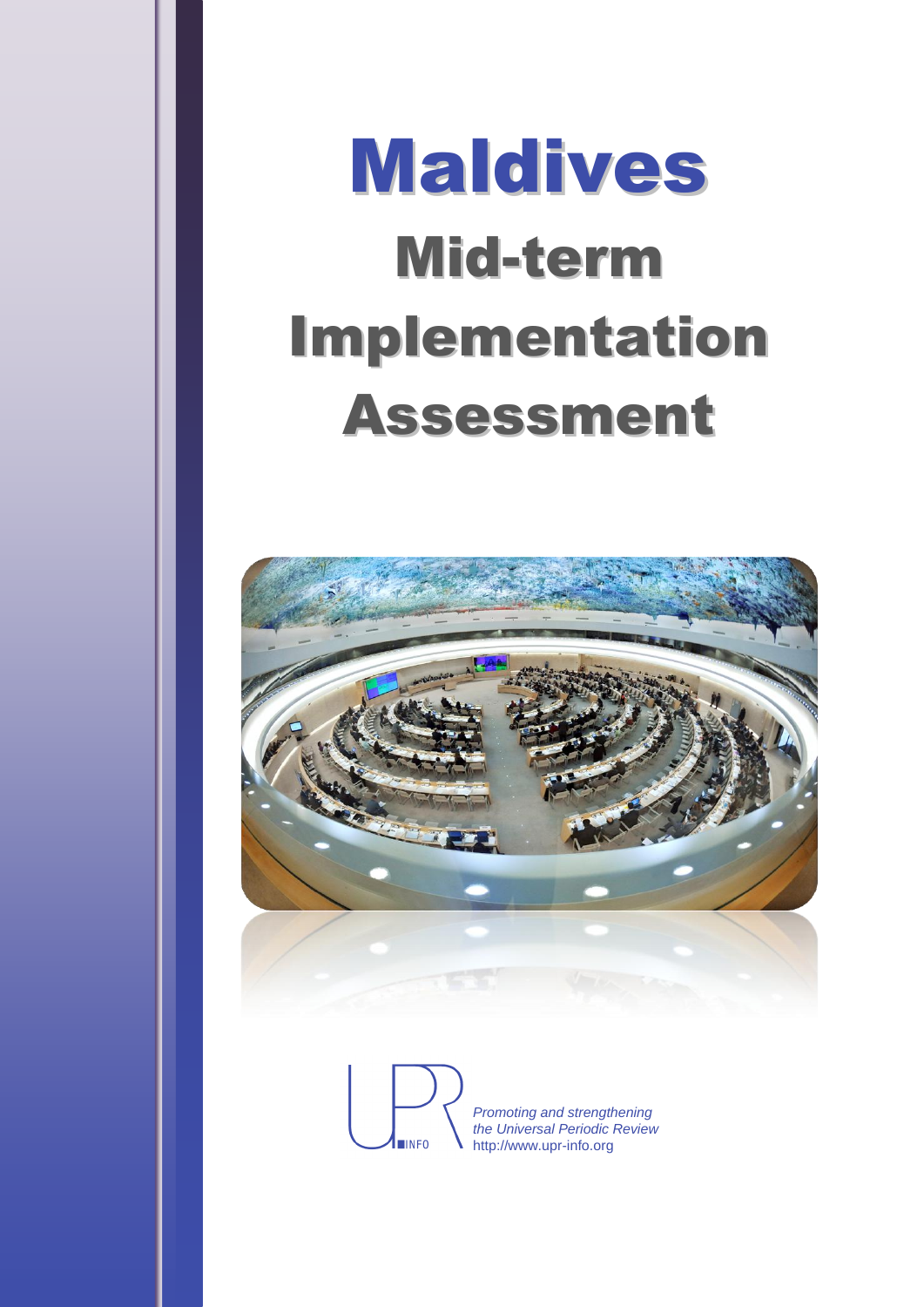### **Introduction**

#### **1. Purpose of the follow-up programme**

*The second and subsequent cycles of the review should focus on, inter alia, the implementation of the accepted recommendations and the development of the human rights situation in the State under review.*

A/HRC/RES/16/21, 12 April 2011 (Annex I C § 6)

The Universal Periodic Review (UPR) process takes place every four and half years; however, some recommendations can be implemented immediately. In order to reduce this interval, we have created an update process to evaluate the human rights situation two years after the examination at the UPR.

Broadly speaking, *UPR Info* seeks to ensure the respect of commitments made in the UPR, but also, more specifically, to give stakeholders the opportunity to share their opinion on the commitments. To this end, about two years after the review, *UPR Info* invites States, NGOs, and National Institutions for Human Rights (NHRI) to share their comments on the implementation (or lack thereof) of recommendations adopted at the Human Rights Council (HRC) plenary session.

For this purpose, *UPR Info* publishes a Mid-term Implementation Assessment (MIA) including responses from each stakeholder. The MIA is meant to show how all stakeholders are disposed to follow through on, and implement their commitments. States should implement the recommendations that they have accepted, and civil society should monitor that implementation.

While the follow-up's importance has been highlighted by the HRC, no precise directives regarding the follow-up procedure have been set until now. Therefore, *UPR Info* is willing to share good practices as soon as possible, and to strengthen the collaboration pattern between States and stakeholders. Unless the UPR's followup is seriously considered, the UPR mechanism as a whole could be adversely affected.

The methodology used by UPR Info to collect data and to calculate index is described at the end of this document.

Geneva, 23 May 2013



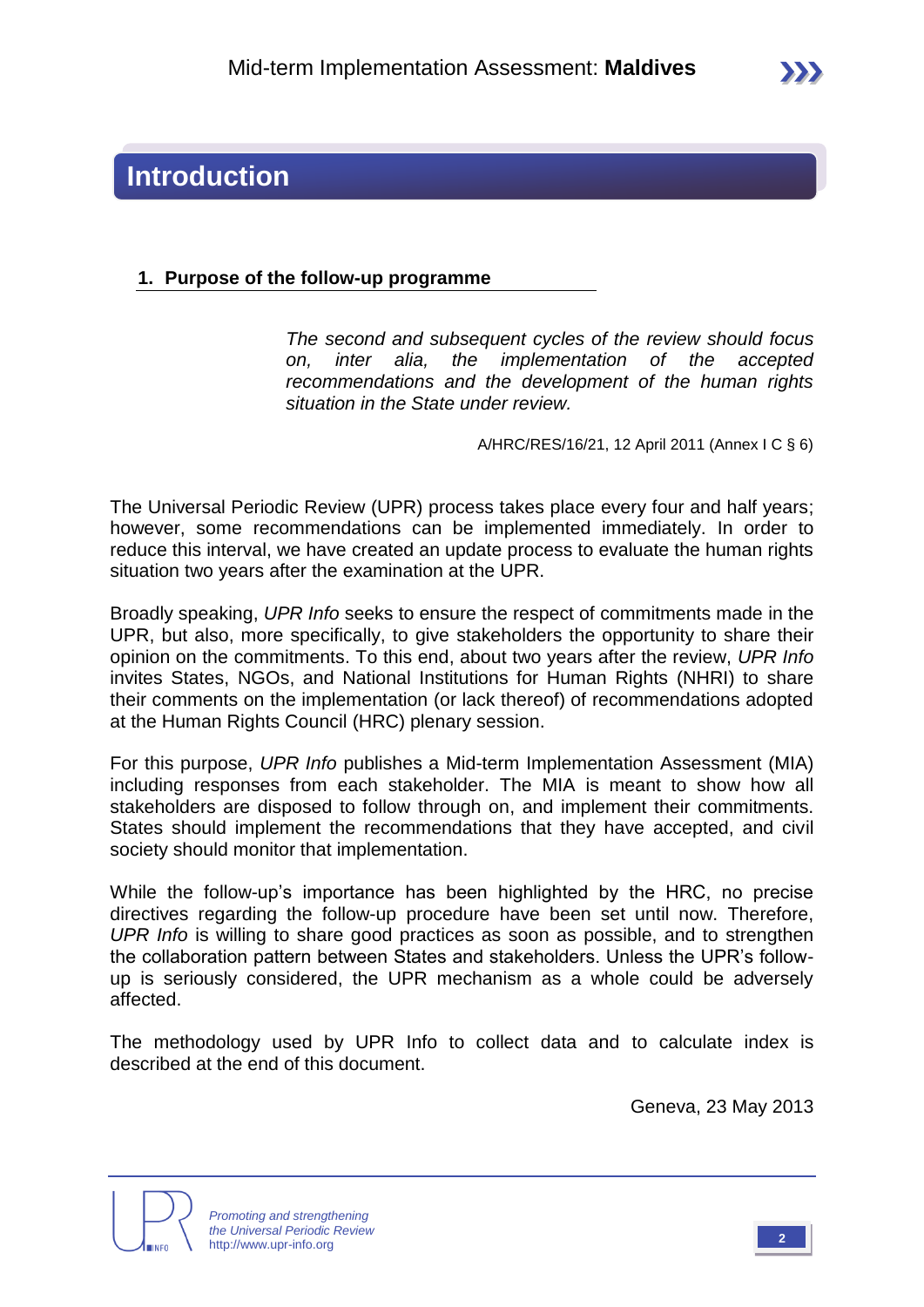### **Follow-up Outcomes**

#### **1. Sources and results**

All data are available at the following address:

<http://followup.upr-info.org/index/country/maldives>

We invite the reader to consult that webpage since all recommendations, all stakeholders' reports, as well as the unedited comments can be found at the same internet address.

5 stakeholders' reports were submitted for the UPR. 11 NGOs were contacted. None UN agency was contacted. The Permanent Mission to the UN was contacted. The National Human Rights Institution (NHRI) was contacted.

4 NGOs responded to our enquiry. While the State under Review committed to provide a mid-term report<sup>1</sup>, it did not respond to our enquiry. The NHRI did not respond to our enquiry either.

The following stakeholders took part in the report:

1. **NGOs**: (1) Earthjustice & Human Rights Advocates (EJ+HRA) (2) Friends of Maldives (FOM) (3) Global Initiative to End All Corporal Punishment of Children (GIEACPC)

*IRI*: 33 recommendations are not implemented, 12 recommendations are partially implemented, and 3 recommendations are fully implemented. No answer was received for 96 out of 145 recommendations and voluntary pledges (full list of unanswered recommendations is available at the end of this document).

 $\overline{a}$ 1 <http://s.upr-info.org/89statescommitment>

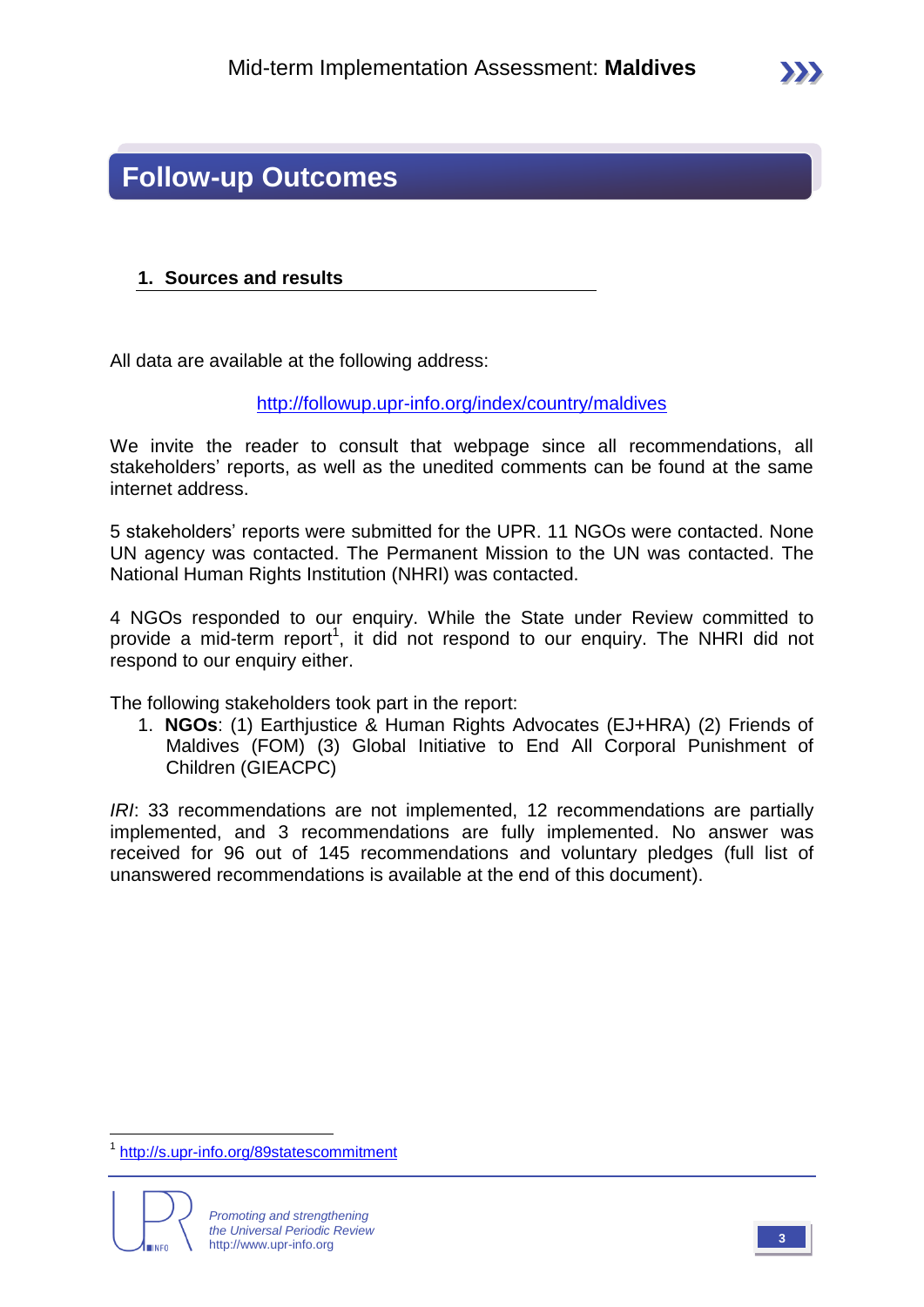#### **2. Index**

Hereby the issues which the MIA deals with:

| rec.<br>$n^{\circ}$ | <b>Issue</b>                                                                             | page    | <b>IRI</b>      |
|---------------------|------------------------------------------------------------------------------------------|---------|-----------------|
| 2                   | International instruments, Women's rights                                                | page 10 | not impl.       |
| 3                   | International instruments, Migrants, Rights of the<br>Child, Trafficking, Women's rights | page 10 | not impl.       |
| 8                   | International instruments, Migrants                                                      | page 10 | not impl.       |
| 9                   | International instruments, Migrants                                                      | page 10 | not impl.       |
| 10                  | International instruments, Migrants                                                      | page 10 | not impl.       |
| 14                  | International instruments, Justice                                                       | page 10 | fully impl.     |
| 16                  | International instruments, Justice                                                       | page 11 | partially impl. |
| 17                  | International instruments, Justice                                                       | page 10 | fully impl.     |
| 19                  | International instruments, Women's rights                                                | page 11 | partially impl. |
| 23                  | International instruments, Women's rights                                                | page 11 | fully impl.     |
| 27                  | International instruments, Women's rights                                                | page 11 | not impl.       |
| 28                  | International instruments, Women's rights                                                | page 11 | partially impl. |
| 31                  | International instruments, Rights of the Child, Women's rights                           | page 14 | not impl.       |
| 34                  | Justice                                                                                  | page 12 | partially impl. |
| 35                  | International instruments, Women's rights                                                | page 14 | not impl.       |
| 36                  | Women's rights                                                                           | page 15 | not impl.       |
| 37                  | Justice                                                                                  | page 12 | partially impl. |
| 38                  | Disabilities, Human rights education and training                                        | page 9  | not impl.       |
|                     | 39 NHRI                                                                                  | page 16 | not impl.       |
| 41                  | Human rights education and training, NHRI                                                | page 6  | not impl.       |
| 42                  | Other                                                                                    | page 16 | not impl.       |
| 43                  | General                                                                                  | page 17 | not impl.       |
| 46                  | Other                                                                                    | page 17 | not impl.       |
| 48                  | Rights of the Child, Women's rights                                                      | page 15 | not impl.       |
| 54                  | Women's rights                                                                           | page 15 |                 |
| 56                  | Rights of the Child                                                                      | page 15 | not impl.       |
| 57                  | <b>Disabilities</b>                                                                      | page 9  | not impl.       |
|                     | 63 Death penalty, Torture and other CID treatment                                        | page 12 | not impl.       |
| 69                  | Torture and other CID treatment                                                          | page 12 | not impl.       |
| 70                  | Torture and other CID treatment                                                          | page 12 | not impl.       |
| 71                  | Torture and other CID treatment                                                          | page 12 | not impl.       |
| 72                  | Torture and other CID treatment                                                          | page 13 | not impl.       |
| 74                  | International instruments, Rights of the Child, Women's rights                           | page 11 | not impl.       |
| 78                  | Women's rights                                                                           | page 16 | not impl.       |
| 91                  | Trafficking                                                                              | page 13 | partially impl. |

**IINFO** 

*Promoting and strengthening the Universal Periodic Review* http://www.upr-info.org **<sup>4</sup>**

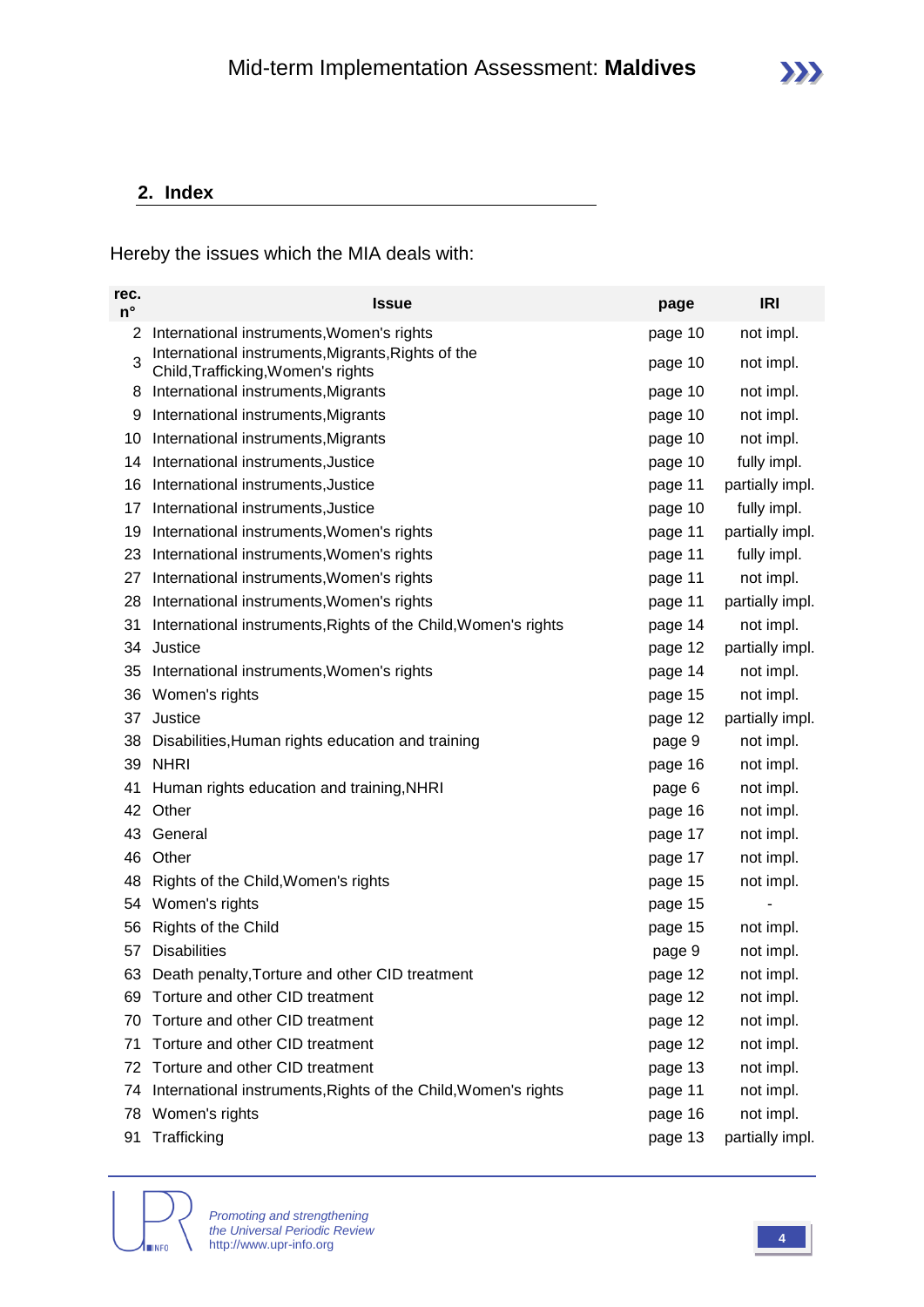### Mid-term Implementation Assessment: **Maldives**

## $\sum$

| rec.<br>n° | Issue                                                          | page    | <b>IRI</b>      |
|------------|----------------------------------------------------------------|---------|-----------------|
| 92         | Trafficking                                                    | page 13 | partially impl. |
| 93         | Justice                                                        | page 13 | not impl.       |
| 94         | Justice                                                        | page 14 | not impl.       |
| 95         | Justice                                                        | page 14 | not impl.       |
| 96         | Justice                                                        | page 14 | partially impl. |
| 97         | Human rights education and training                            | page 7  | partially impl. |
| 98         | Human rights education and training                            | page 7  | partially impl. |
| 99         | International instruments, Justice, Rights of the Child        | page 16 | not impl.       |
| 100        | Right to education, Rights of the Child                        | page 16 | not impl.       |
|            | 105 Freedom of religion and belief                             | page 6  | not impl.       |
| 107        | Freedom of opinion and expression, Freedom of the press        | page 6  | not impl.       |
| 117        | Freedom of the press, Women's rights                           | page 6  | partially impl. |
| 128        | Migrants                                                       | page 9  | not impl.       |
| 138        | Disabilities, Environment, Rights of the Child, Women's rights | page 7  | partially impl. |

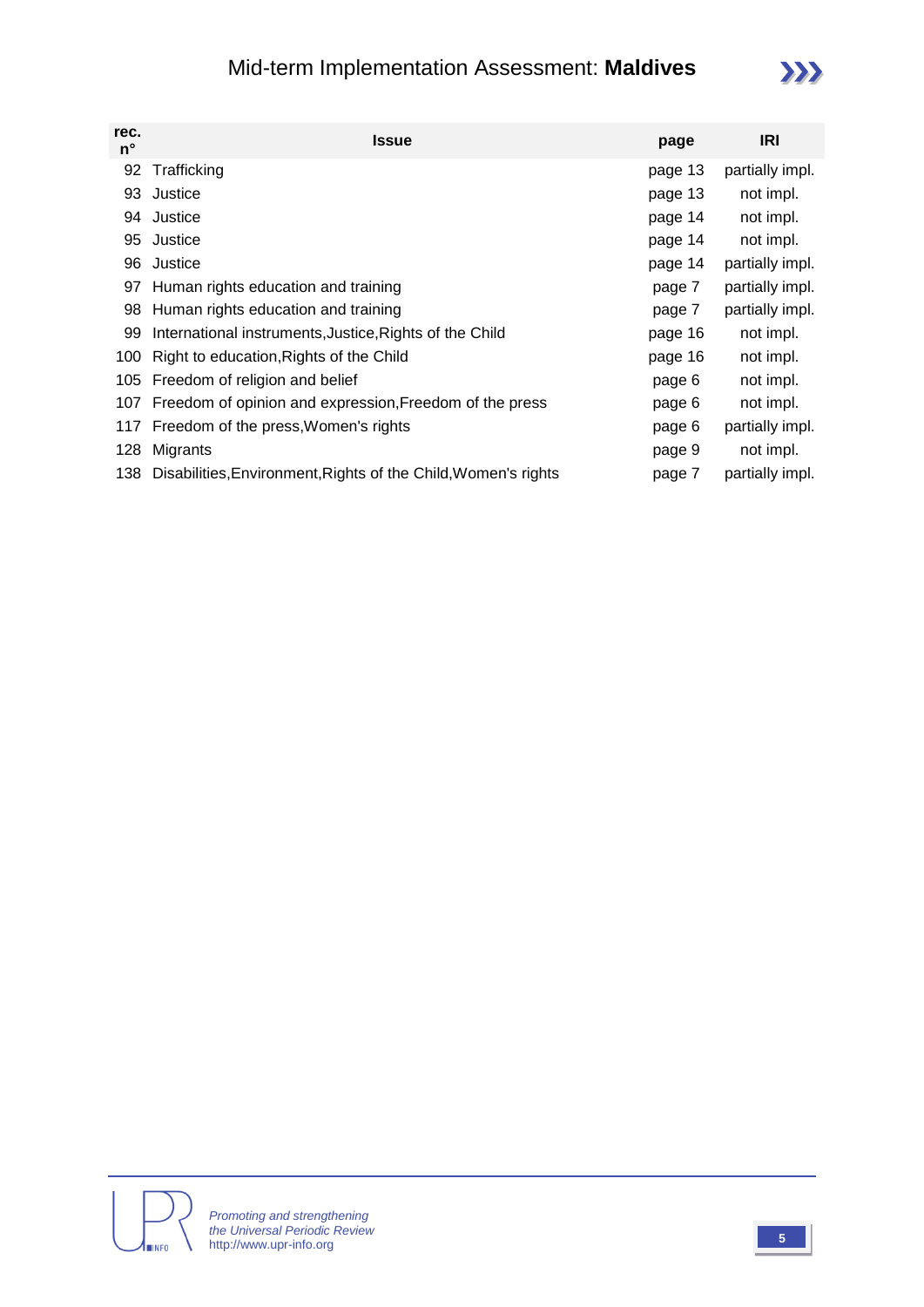#### **3. Feedbacks on recommendations**

# **CP Rights**

Recommendation nº105: *Take concrete steps to encourage and facilitate open and public debate on religious issues* (Recommended by *Norway*)

IRI: *not implemented*

Friends of Maldives (FOM) response:

A regulation has been passed on public debate on Islam. Debate or discussion on other religious matters are prohibited.

Recommendation nº107: *Take all measures necessary to ensure full respect for freedom of expression and to guarantee that journalists can practice their profession freely* (Recommended by *France*)

IRI: *not implemented*

#### FOM response:

Although articles 26 and 27 of the Constitution grants full rights of freedom of expression and rights of the journalist, no measures have been taken to ensure these rights are delivered. Several protesters were arrested and detained in the months after the ousting of President Nasheed in February 2012 for calling out the word "Baaghee" (translated 'traitor') at law enforcement personnel. Furthermore the Civil Court presently has an ongoing case against President Nasheed on the same issue. The situation of the journalists are such that they are targeted and harassed for what they report on. Some received physical threats and it is believed that politically motivated attacks on journalists have left them fighting for their lives.

Recommendation nº117: *Create an environment of freedom of the media, and encourage media to project positive images of women and of the equal status and responsibilities of women and men in the private and public spheres* (Recommended by *Slovenia*)

IRI: *partially implemented*

FOM response:

The media is not free. It is as polarised as the general public. However the media do project positive images of women.

# **ESC Rights**

Recommendation nº41: *Strengthen the independence of the Human Rights Commission of Maldives and work with it to improve the human rights education of the judiciary and the public* (Recommended by *New Zealand*)

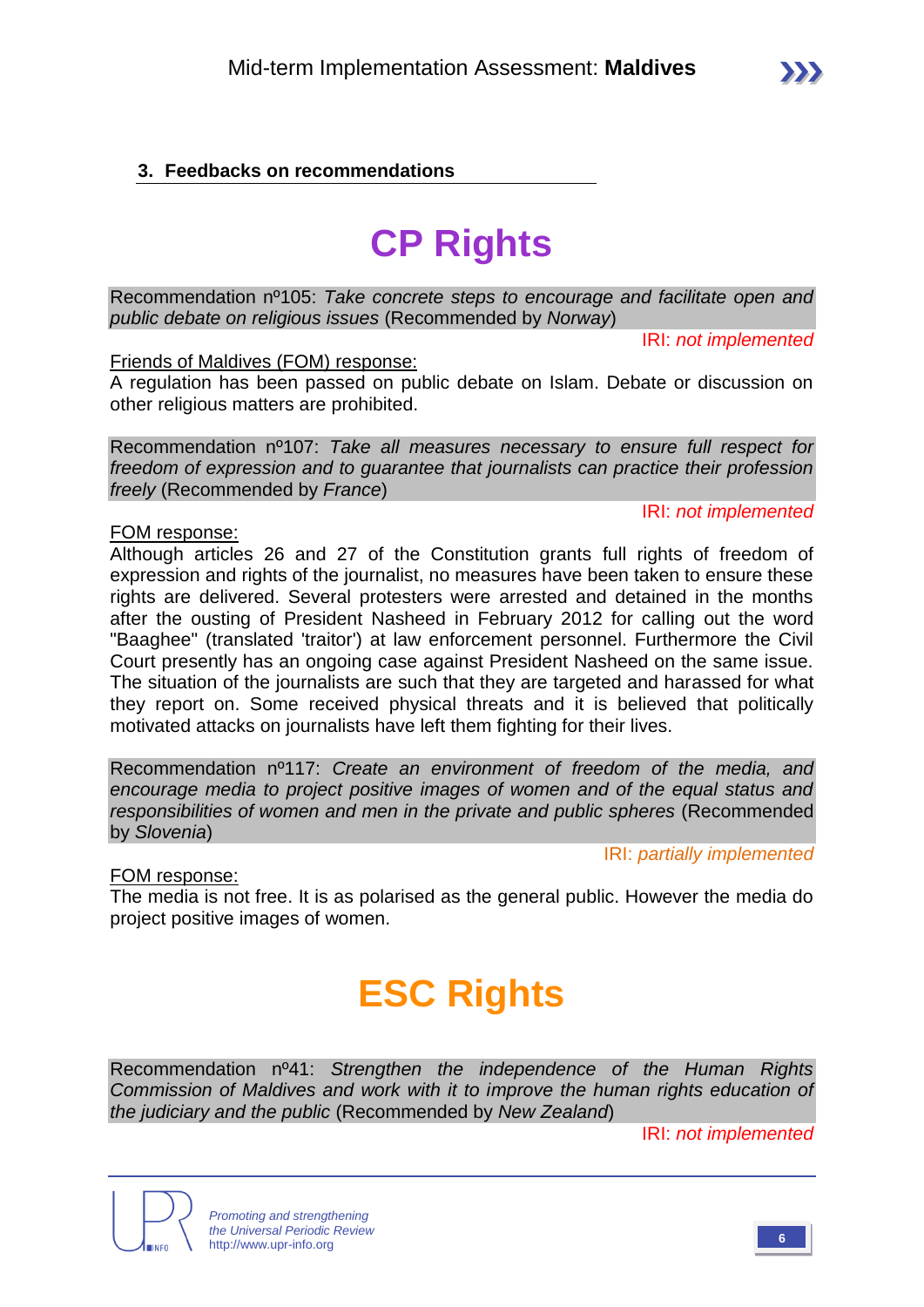FOM response:

The Executive controls finances to all independent institutions, including the Human Rights Commission. Every individual expenditure needs permission from the Finance Ministry and all activities and expenditure plans need to be pre-approved by the Finance Ministry. It can also be said that the judiciary also has a considerable force of power over these institutions, especially with the trend of the Supreme Court passing rulings on law or regulations and amendments despite there being no case lodged against the specific law or section of the law.

Recommendation nº97: *Allocate additional resources to provide human rights training for judges in order to enhance their current knowledge of human rights principles*  (Recommended by *Netherlands*)

#### IRI: *partially implemented*

IRI: *partially implemented*

Recommendation nº98: *Continue efforts aimed at improving access to continuing education and training in the area of human rights for judicial and legal officers, including through bilateral and other engagement with partners, in the light of the expressed need for greater capacity-building and technical assistance in key areas of governance* (Recommended by *Malaysia*)

+

#### FOM response:

FOM is aware that several international organisations as well as some local NGOs offered funds and programs in order to enhance the knowledge of human rights for judges, and that such funds exist presently, namely with the UNDP. However the judiciary have on several occasions ignored or avoided such offers for enhancement of knowledge. In some instances where judges or courts have allowed it, such trainings have taken place and may be presently so.

Recommendation nº138: *Take all measures for the purpose of post-disaster reconstruction and adaptation to climate change, with a human-rights-based approach, and carry out consultations with the concerned local communities, giving special attention to women, children and persons with disabilities in this process*  (Recommended by *Finland*)

IRI: *partially implemented*

#### Earthjustice & Human Rights Advocates (EJ+HRA) response:

Despite its limited capacity to minimize the effects of climate change on its citizens, the Republic of the Maldives (Maldives) has taken steps to contribute to the protection of human rights from climate threats. Examples include:

- The Government of the Maldives' program "Enhance Climate Resiliency and Water Security in the Maldives" includes several studies finalized in 2012, including Climate Vulnerability Assessment, Financial Analysis of Water and Sewer Infrastructure Alternatives, and Utility Service Delivery and Institutional Capacity Assessment.
- The 2013 Workplan of the Ministry of Environment and Energy is publicly available and provides details of relevant government activities, including local



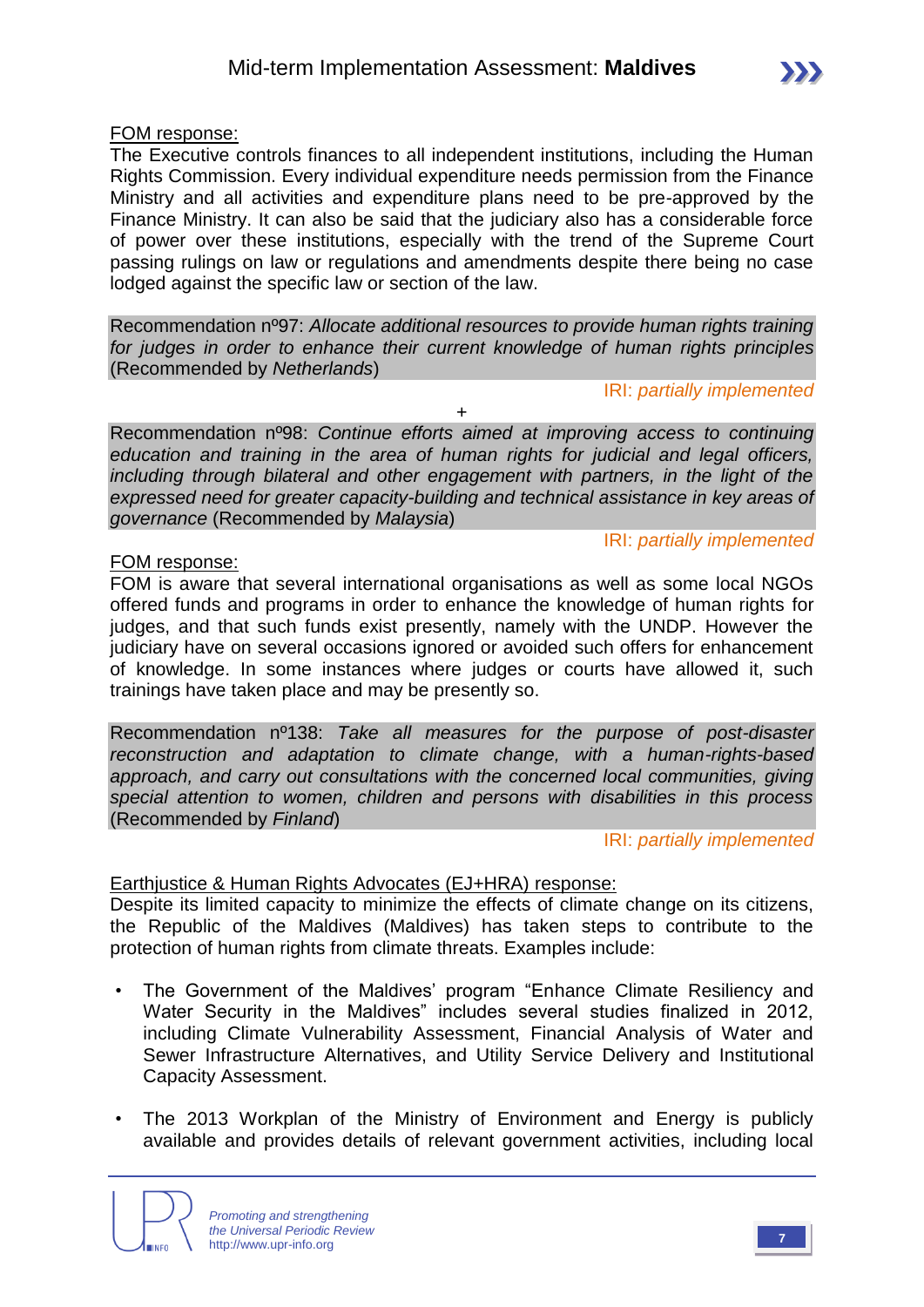

- In its 2009 National Capacity Self Assessment Report and Action Plan for Global Climate Change, Biodiversity and Land Degradation Conventions, the Maldives included several opportunities for the participation of the public and of stakeholders in the decision making process.
- The multi-donor Maldives Climate Change Trust Fund (CCTF), with funding from the European Union and Australia, is implementing pilot projects to build climate resilience including coastal protection, biodiversity conservation, water security and solid waste management.
- The Maldives has continued its climate advocacy in international fora, including the Human Rights Council of the United Nations. In March 2013, H.E. Dr. Mariyam Shakeela, Minister of Environment and Energy and Acting Minister of Gender, Human Rights and Family Life of the Maldives advocated for additional attention on the connection between climate change and human rights by a Special Procedure of the UN Human Rights Council.

In further steps to implement the recommendation, the Maldives should pursue its efforts involving concerned and affected communities by formulating an explicitly human rights-based approach for all of its mitigation, adaptation and disaster reconstruction strategies.

Nevertheless, no amount of effort on the part of the Government of the Maldives will fully protect the human rights of the people of the Maldives, as long as climate change continues to:

- threaten the physical security and health of coastal communities (most of the population) with increased temperatures, sea level rise and increasingly severe storms and cyclones resulting in tidal surges, lowland flooding, beach and mangrove erosion, and the spread of vector-borne diseases;
- threaten access to freshwater by increasing extremes of temperature and precipitation, increasing instances of drought, and by causing salt-water intrusion into groundwater due to lowland flooding and coastal erosion; and
- jeopardize food security by impeding the agricultural capacity of the islands and damaging ocean ecosystems such as reef fisheries on which the people of the Maldives rely for food.

In light of these harms, it is impossible for a nation like the Maldives, with limited resources and minimal contribution to climate change, to guarantee full protection of the human rights of its people. The primary responsibility for the harms to the human rights of the people of the Maldives caused by climate change falls not on the national authorities of the Maldives, but on the States most responsible for past and

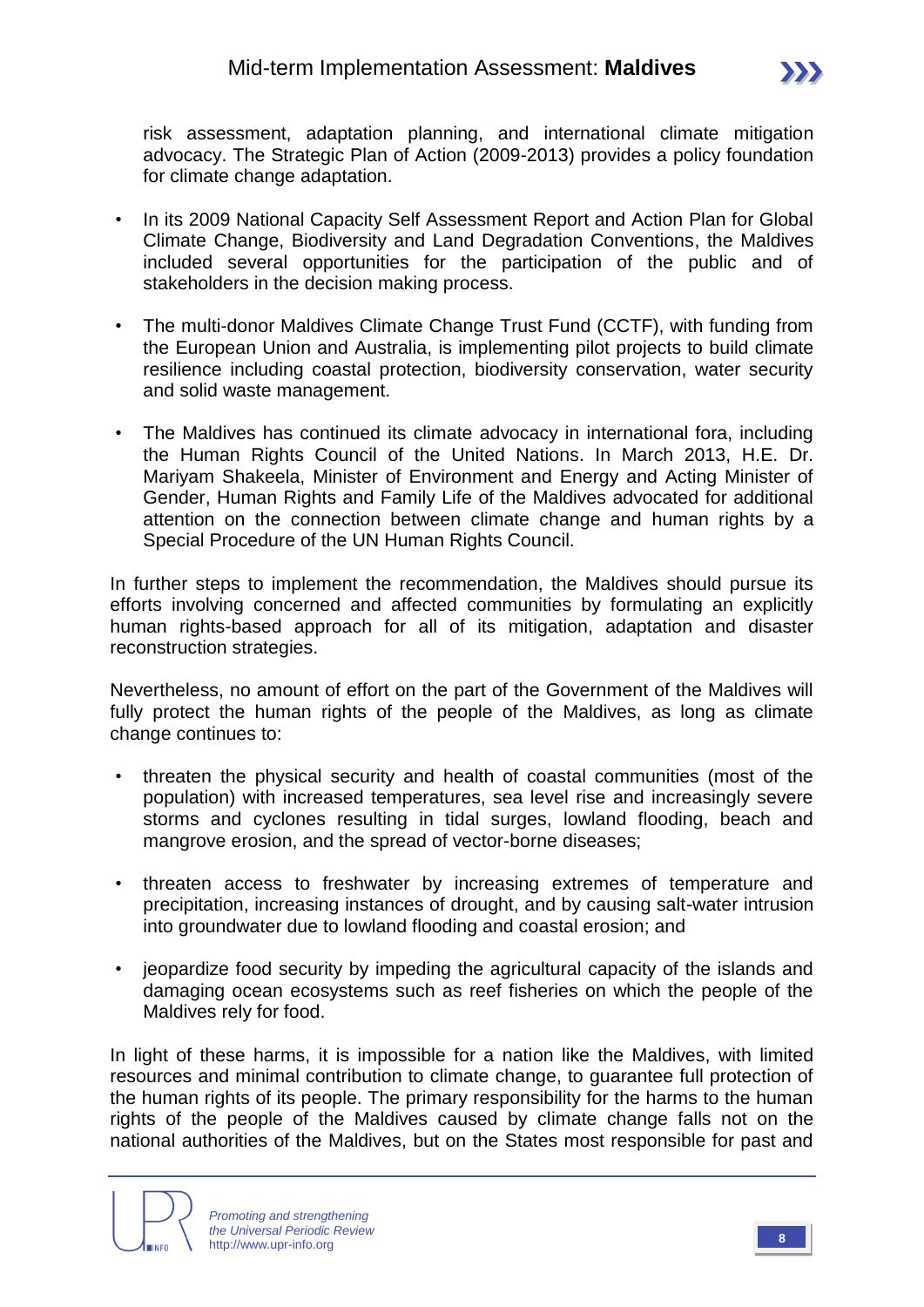In sum, climate change poses serious threats to the enjoyment of human rights in the Maldives. Under international law, the primary obligation to prevent and minimize those threats lies with the nations that are responsible for the majority of historical and current emissions of global warming pollution. We encourage the Human Rights Council to recognize this obligation in the context of the Universal Periodic Review of the Maldives.

support for measures to minimize the effects of climate change on the human rights

# **Minorities**

Recommendation nº38: *Adopt and implement draft laws regarding persons with disabilities and concerning mental health, as referred to in the national report, with a view to providing a normative framework to strengthen awareness-raising campaigns on human rights and disability* (Recommended by *Mexico*)

IRI: *not implemented*

#### FOM response:

of the people of the Maldives.

Legislation protecting persons with physical and mental disabilities seem to be of little or no interest within law makers. There is very little awareness on the importance of this matter. There is no consideration to this issue in development projects such as infrastructure or road building or even healthcare. This is particularly concerning in the areas of law enforcement. For example there are no protocols within the police service when dealing with persons with physical or mental disabilities.

Recommendation nº57: *Make further efforts and take the legislative and administrative measures necessary to eliminate discrimination against persons with disabilities on the ground* (Recommended by *Qatar*)

IRI: *not implemented*

#### FOM response:

The general infrastructure of the Maldives ignores persons with disabilities. There is no means of literacy, transport or even access to basic services in the country for these people. FOM has not seen any development in legislation that address this weakness in the systems.

Recommendation nº128: *Elaborate a strategy for creating more openness and tolerance in the general public for migrants and their rights* (Recommended by *Norway*)



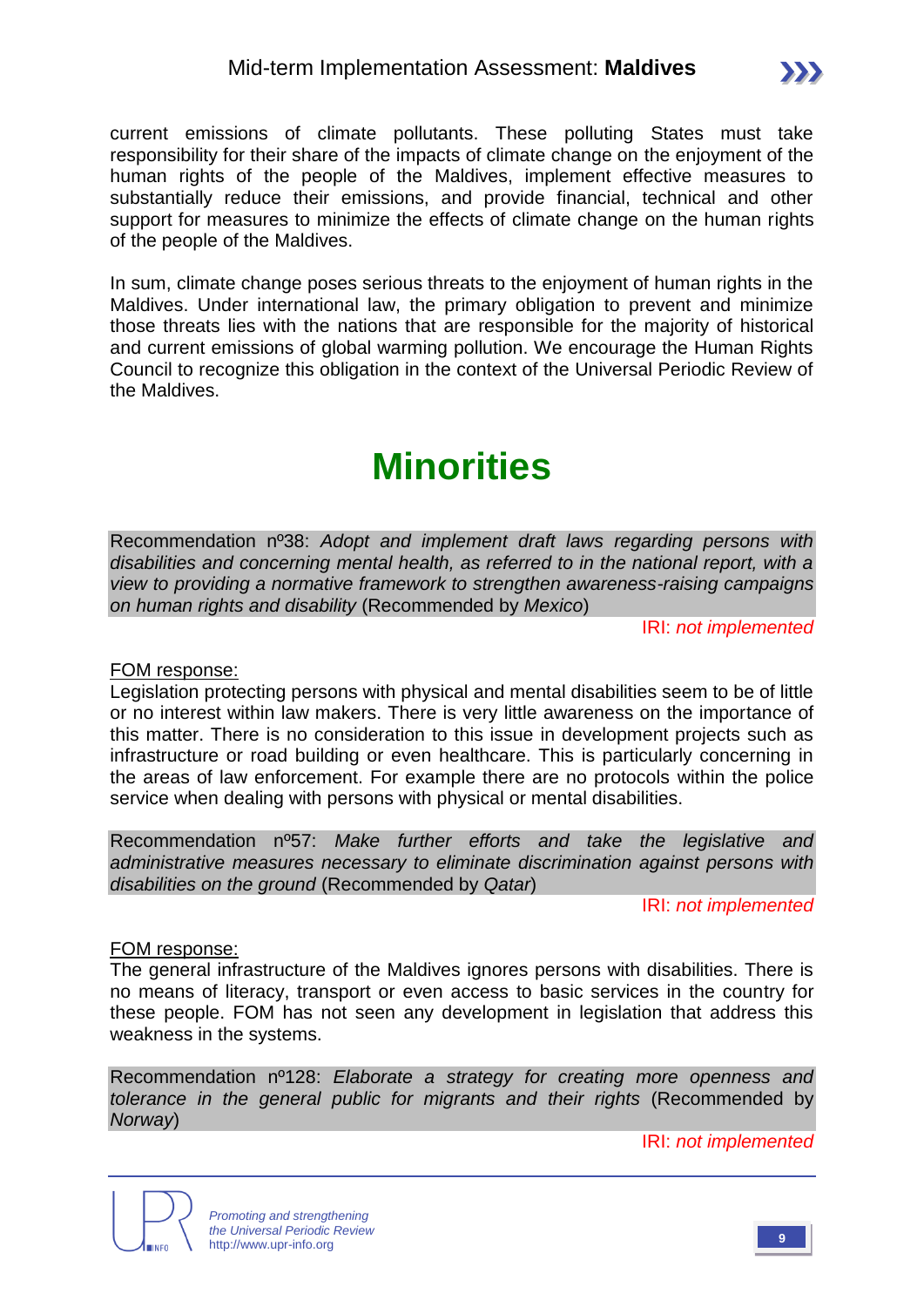FOM response:

Although the issue is often raised, FOM is not aware of any efforts to stop the stigmatisation of foreign workers in Maldivian society. The stigmatisation has risen to concerning levels, especially towards Bangladeshi, Indian and Srilankan labourers.

# **International Instruments**

Recommendation nº2: *Accelerate the process of the ratification of ICRMW* (Recommended by *Algeria*)

IRI: *not implemented*

FOM response:

So far there have been no proposals in the parliament on this matter.

Recommendation nº3: *Consider the ratification of ICRMW and the Protocol to prevent, suppress and punish trafficking in persons, especially women and children*  (Recommended by *Philippines*)

IRI: *not implemented*

Recommendation nº9: *Ratify ICRMW in order to enhance the full enjoyment of human rights* (Recommended by *Palestine*)

IRI: *not implemented*

IRI: *not implemented*

+ Recommendation nº10: *Ratify ICRMW* (Recommended by *Ecuador*)

FOM response:

So far there have been no proposals in the parliament on this matter.

Recommendation nº8: *Ratify ICRMW, taking into account national consultations held in this connection* (Recommended by *Mexico*)

IRI: *not implemented*

FOM response:

There have been no national consultations on this matter.

Recommendation nº14: *Accede to the Rome Statute of the International Criminal Court* (Recommended by *Ecuador*)

IRI: *fully implemented*

Recommendation nº17: *Ratify the Rome Statute of the International Criminal Court* (Recommended by *Austria*)

+

IRI: *fully implemented*

#### FOM response:

This recommendation has been implemented. In order for effective implementation of the statute and to be able to reach the objectives of this, Maldives need to develop and enact regulations and systems relevant to it. This may have a further role of the Parliament in addition to the government of Maldives.



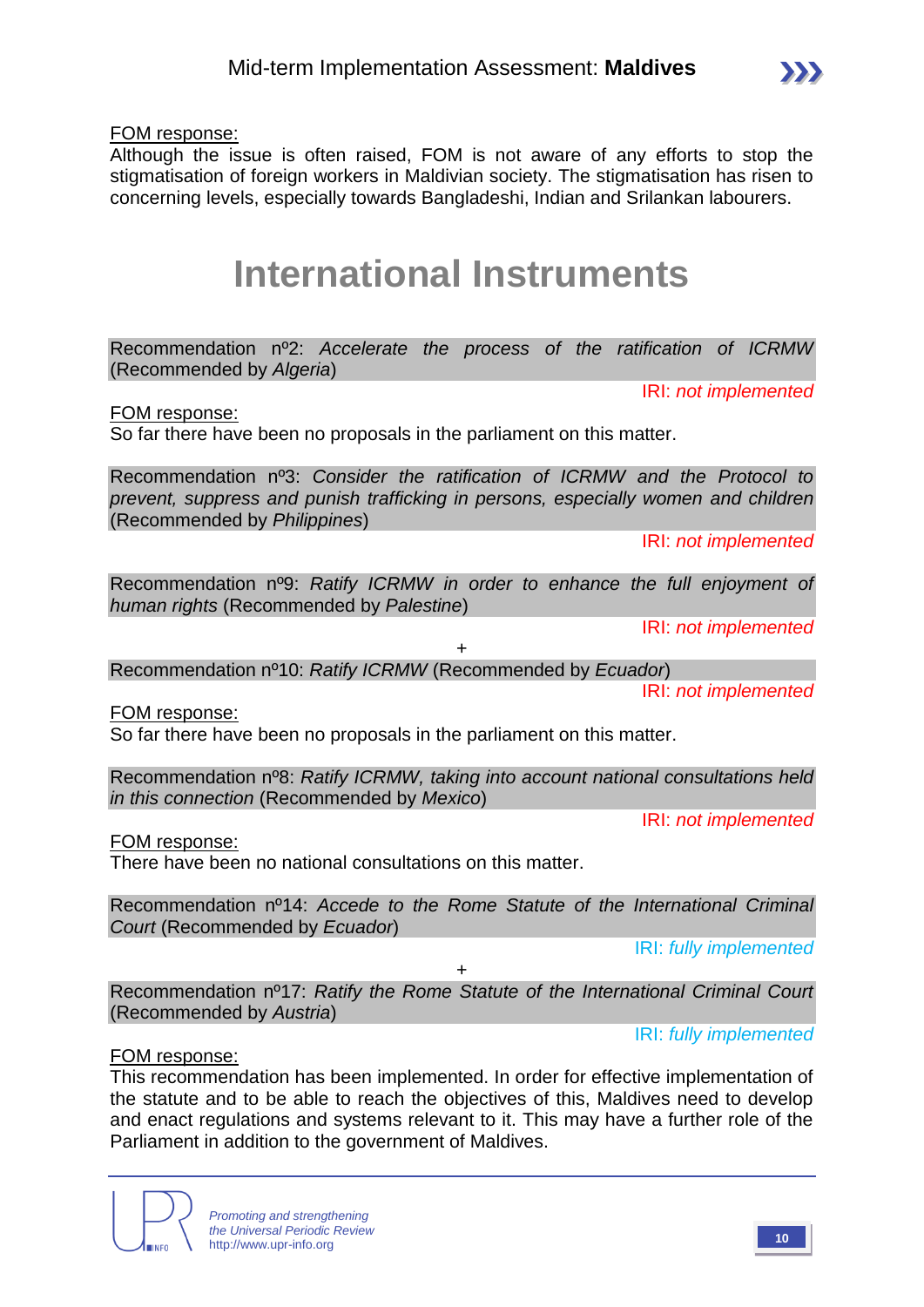

Recommendation nº16: *Ratify outstanding core international human rights instruments, and accede to the Rome Statute of the International Criminal Court*  (Recommended by *Slovenia*)

IRI: *partially implemented*

#### FOM response:

Maldives has acceded to the Rome Statute of the ICC. However several core human rights instruments are pending ratification. Although a bill on torture prevention was submitted to the Parliament in March 2010, there has been no dialogue over the bill. There seem to be too much of political clash within the parliament for it to be able to address human rights issues in goodwill.

Recommendation nº19: *Review reservations to CEDAW* (Recommended by *Slovenia*)

IRI: *partially implemented*

Recommendation nº23: *Make further efforts with a view to withdrawing reservations to CEDAW* (Recommended by *Brazil*)

 $\overline{+}$ 

IRI: *fully implemented*

Recommendation nº28: *Withdraw reservations to CEDAW* (Recommended by *Spain*) IRI: *partially implemented*

 $\ddot{\phantom{1}}$ 

#### FOM response:

FOM is concerned that despite ratification of CEDAW and of the withdrawal of reservations of certain clauses, women in the Maldives still face corporal punishment, notably with the recent case of a 15 year-old girl condemned to flogging despite being the victim of sexual abuse. There is clear rejection by the judiciary to reform, and this has been a major challenge that the Parliament, Executive as well as the civil society have been facing for the past years.

Recommendation nº27: *Remove its reservation to article 16 of CEDAW concerning the equality of men and women in all matters relating to marriage and family relations, and adjust its domestic framework accordingly* (Recommended by *Canada*) IRI: *not implemented*

#### FOM response:

FOM is not aware of any amendments to the domestic framework on marriage and family relations, especially those concerning equality of men and women. Although the government of Maldives has accepted this recommendation, the system of Islamic Shari'ah in the country may impose challenges to implementing this recommendation.

Recommendation nº74: *Take further steps to address issues of violence against women, including to finalize the Women's Right Bill, the Domestic Violence Bill and the Children's Act, as early as possible, and consider withdrawing its reservation to article 16 of CEDAW* (Recommended by *Timor-Leste*)

IRI: *partially implemented*



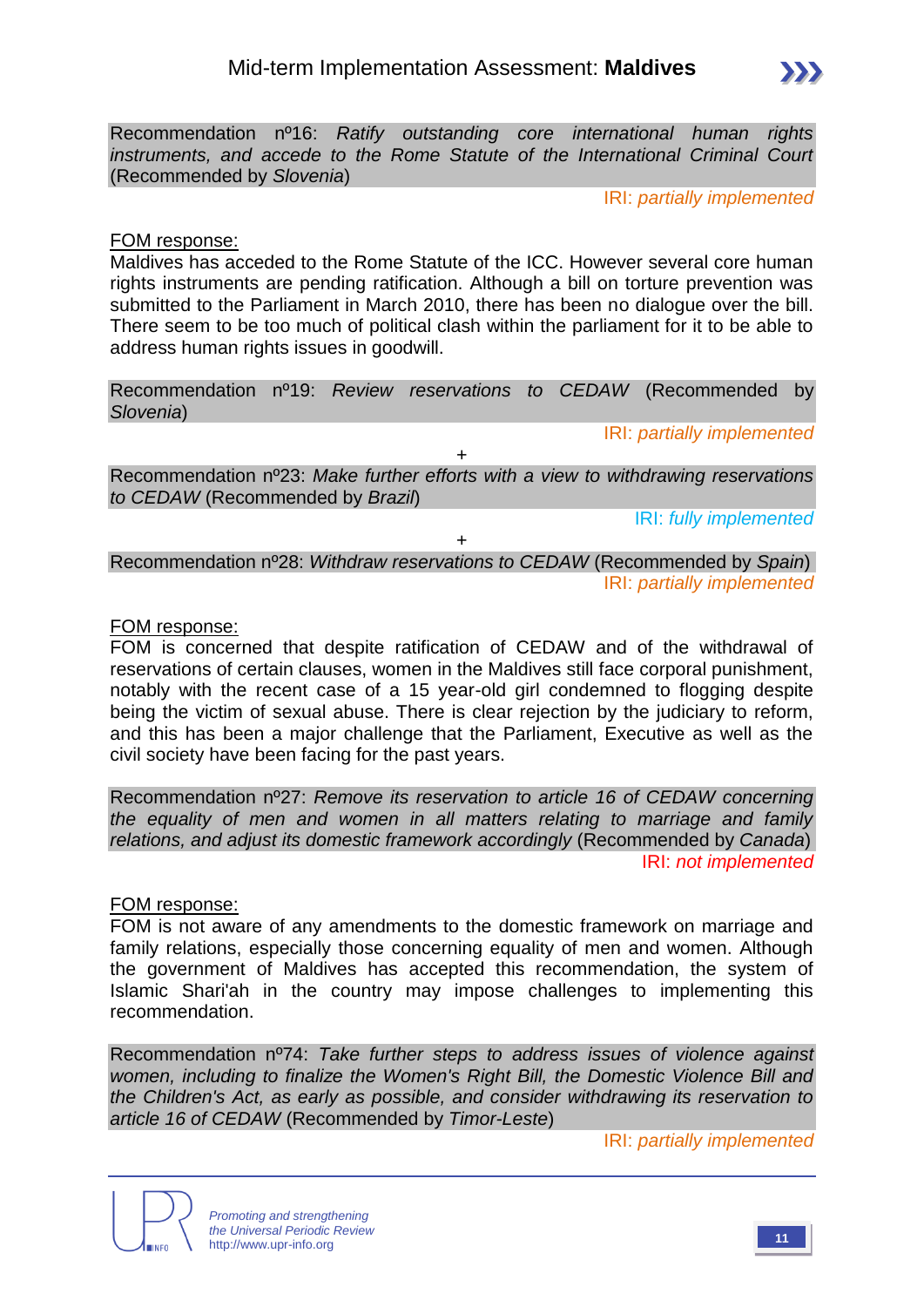The Prevention of Domestic Violence Act has come into force in the past year. However FOM is not aware of legislation on the Children's Act or a Women's Right Bill.

# **Justice**

Recommendation nº34: *Enact the new draft Penal Code pending before Parliament*  (Recommended by *Austria*)

IRI: *partially implemented*

#### FOM response:

There have been progress on the Penal Code. However the enactment is pending to date. It is also imperative that the Criminal Procedure Code also be implemented with the new Penal Code, in order for the Criminal Justice System to begin working properly.

Recommendation nº37: *Amend existing legislation so that evidentiary requirements are made less strict and do not fall disproportionately on the victim, and so that the sentencing of sexual abusers is brought into line with the gravity of the crime committed* (Recommended by *Netherlands*)

IRI: *partially implemented*

#### FOM response:

A Sexual Offense Bill is in the pipeline. It does address these issues. The bill seem to be a direct translation of the British Sexual Offense Act of 2003, and needs serious amendment. FOM is concerned that none of these legislations are developed with proper public consultation.

Recommendation nº63: *Ensure that its new Penal Code is fully consistent with international human rights standards and that it abolishes corporal punishment and the death penalty* (Recommended by *United Kingdom*)

IRI: *not implemented*

Recommendation nº69: *Take all measures to end the application of cruel, inhuman or degrading penalties such as flogging* (Recommended by *France*)

+

IRI: *not implemented*

Recommendation nº70: *Abolish criminal penalties that infringe on the physical integrity of convicts, for example, flogging* (Recommended by *Austria*)

 $+$ 

IRI: *not implemented*

+ Recommendation nº71: *Abolish corporal punishment, in particular public flogging* (Recommended by *Brazil*)

IRI: *not implemented*

#### FOM response:

FOM is concerned that despite ratification of CEDAW and of the withdrawal of reservations of certain clauses, women in the Maldives still face corporal punishment,

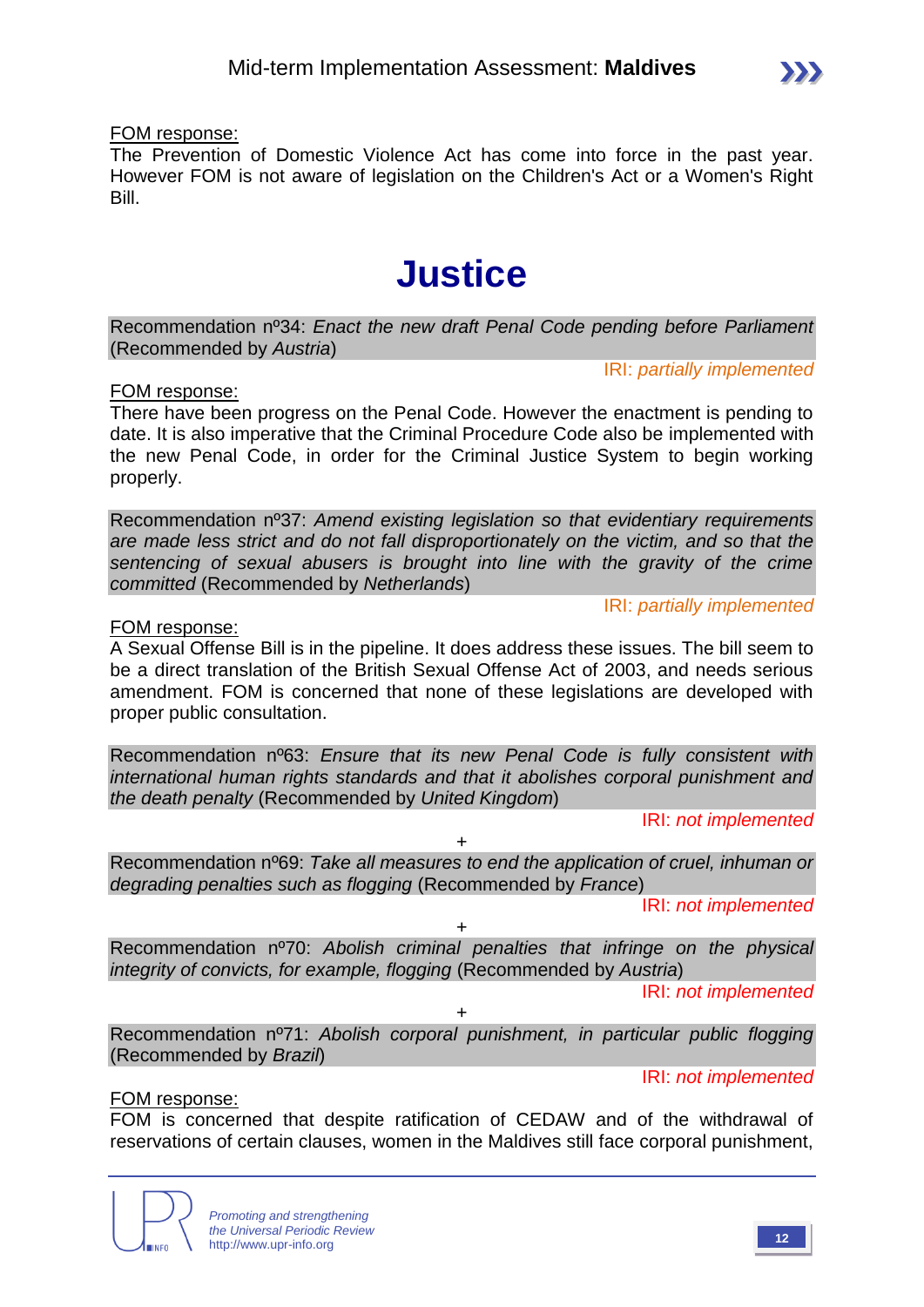notably with the recent case of a 15 year-old girl condemned to flogging despite being the victim of sexual abuse. There is clear rejection by the judiciary to reform, and this has been a major challenge that the Parliament, Executive as well as the civil society have been facing for the past years.

#### GIEACPC response:

As at April 2013, the draft Penal Code is still under discussion. The draft would introduce a legal defence for the use of corporal punishment in the home and other settings under the concept of "justifiable force" on a child for the "prevention or punishment of his misconduct", providing this does not result in "death, serious bodily injury, extreme or unnecessary pain or distress": this leaves scope for the legal infliction of a degree of violent punishment of children. The draft was recently amended to provide for Shari'a punishments, including amputation, though it is unclear as yet if this would be imposed on child offenders. On 28 February 2013, the Government issued a media statement after a 15 year old girl was sentenced by the Juvenile Court to be flogged: the statement noted the failure to enact a number of bills relevant to child protection and called for a review of existing child protection mechanisms, but did not condemn all corporal punishment of children.

Recommendation nº72: *Prohibit the use of public flogging* (Recommended by *New Zealand*)

#### IRI: *not implemented*

#### FOM response:

FOM is concerned that despite ratification of CEDAW and of the withdrawal of reservations of certain clauses, women in the Maldives still face corporal punishment, notably with the recent case of a 15 year-old girl condemned to flogging despite being the victim of sexual abuse. There is clear rejection by the judiciary to reform, and this has been a major challenge that the Parliament, Executive as well as the civil society have been facing for the past years.

Recommendation nº91: *Enact legislation to criminalize trafficking of persons, and put in place procedures to deal with those people vulnerable to exploitation and trafficking* (Recommended by *Indonesia*)

IRI: *partially implemented*

Recommendation nº92: *Take effective measures to combat human trafficking, including the adoption of relevant laws* (Recommended by *Azerbaijan*)

+

IRI: *partially implemented*

#### FOM response:

A bill on Prohibition of Human Trafficking and People Smuggling has been submitted to the parliament in December 2012. The bill has not yet been tabled for discussion. There was no public consultation on this bill before being submitted to the parliament, and none of the civil society organisations were consulted on this bill.

Recommendation nº93: *Implement the United Nations Basic Principles on the Independence of the Judiciary and the Role of Lawyers* (Recommended by *New Zealand*)

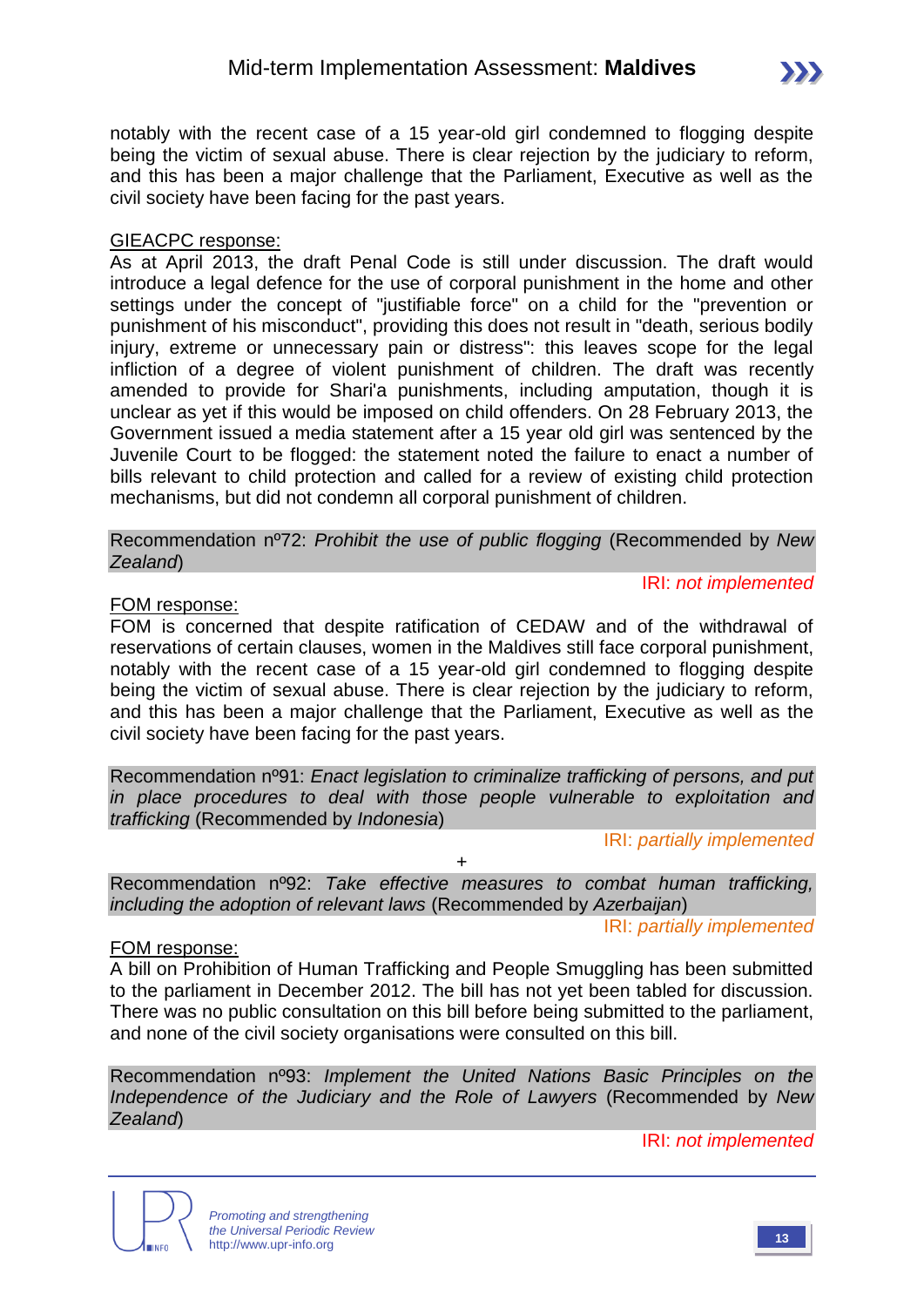$\pm$ 

Recommendation nº94: *Continue its efforts to further strengthen the judiciary*  (Recommended by *Azerbaijan*)

IRI: *not implemented*

+ Recommendation nº95: *Take concerted steps to build a strong and independent judiciary* (Recommended by *United Kingdom*)

IRI: *not implemented*

#### FOM response:

This area remains untouched. There has been elevated public discontent with the situation of the judiciary, including the present political crisis in the country which arose with a clash between the government and the judiciary. There has been no dialogue on the matter.

Recommendation nº96: *Develop a professional code of conduct for judges, and actively support the establishment of an independent bar association* (Recommended by *Netherlands*)

IRI: *partially implemented*

#### FOM response:

A voluntary code of conduct for judges has been developed by the Judicial Service Commission. However the implementation of this code is not monitored. In addition the general public view is that the code needs several amendments. A recent visit to the Maldives by the Special Rapporteur for the Independence of Judges Lawyers ended with several recommendations. These recommendations were publicly dismissed by several members of the Parliament in their debates. However an official response to the recommendations by the government has not been made public so far.

# **Women & Children**

Recommendation nº31: *Make additional efforts to ensure that domestic law is brought into line with the provisions of CEDAW, particularly concerning marriage, divorce, inheritance, ensuring equality of rights for both spouses and the adoption of comprehensive measures to combat all forms of violence against women and girls, and the adoption of laws on domestic violence and all forms of sexual abuse*  (Recommended by *Spain*)

#### FOM response:

IRI: *not implemented*

No amendments have been brought to any laws relating to the said issues. It is also particularly difficult to make these changes due to the strict application of Islamic Shari'a, and also due to the extremely narrow interpretation of Shari'a in the Maldives.

Recommendation nº35: *Enact legislation related to CEDAW, as no corresponding domestic law has so far been enacted* (Recommended by *Hungary*)



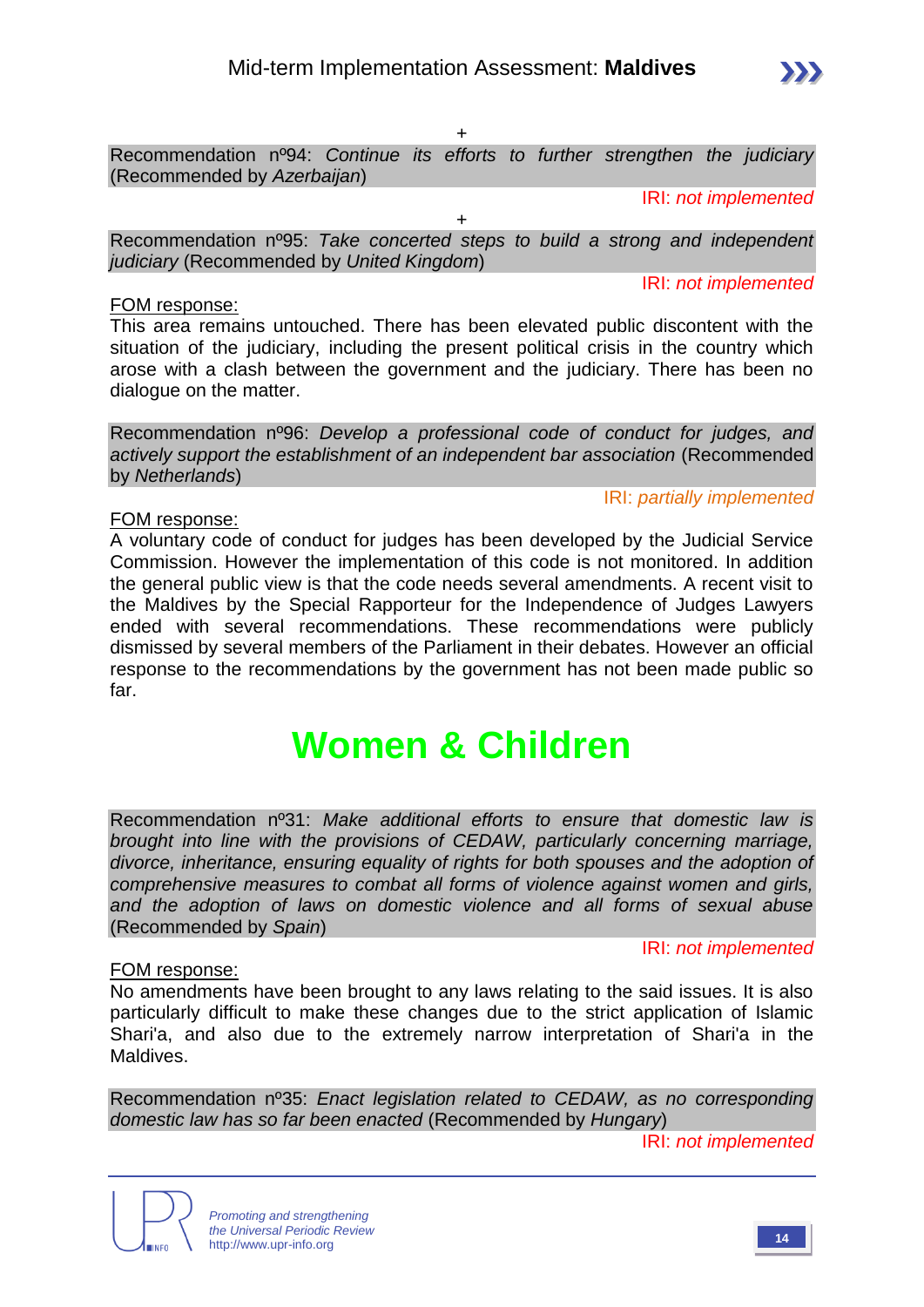+

Recommendation nº36: *Strengthen the legal framework for women's rights and its implementation* (Recommended by *Norway*)

IRI: *not implemented*

IRI: *not implemented*

#### FOM response:

There have been no legislation drafted in relation to CEDAW. Issues relating to the rights of women are still highly controversial between the government and NGOs. This may be due to the coalition within the government with the Adalat Party, a political movement that is seen to have more fundamental views and narrow interpretations of the Islamic Shari'ah, which has negative effects in terms of rights of women and girls.

Recommendation nº48: *Take effective measures to overcome deep-rooted stereotypes on the role of women and girls* (Recommended by *Austria*)

#### FOM response:

FOM is concerned in the trends that the Maldives has taken over the past few years towards the education of girls. More and more families have been withdrawing girls from schools in the name of religion. These girls are then coerced into marriage in ages as early as nine to twelve years. There have been no visible efforts to control this or protect the right to education of these children. Although regulations prescribe that the age for marriage is eighteen, religious fundamentalists take refuge in Islamic Shari'ah over these matters and withhold that the consent of these girls are in the hands of their fathers or guardians. No efforts to prevent or react to these incidents have been seen in the Maldives.

#### FOM response:

Women have equal opportunity running for elected positions such as the Parliament, Councils, party positions and other internal bodies within the state and the government. The inability of more women who succeed in these areas may be connected to more fundamental rights such as education and the allowance of these people in the social arena prior to opportunities that have now been opened to women, which are essential to the responsibilities of the positions they face.

Recommendation nº56: *Establish equal rights for all children, regardless of the marriage status of their parents* (Recommended by *Bosnia & Herzegovina*) IRI: *not implemented*

#### FOM response:

Family law in the Maldives do not protect the rights of children from broken families. For example, in the natural case of a mother gaining custody of the child, the father of the child is not bound to provide more than the equivalent of US\$ 129 in alimony. This amount was set in a recent amendment to the regulation by the Parliament. Until the amendment the amount was an equivalent to US\$ 29. As such, the result of the inability of the mother of the child to earn an income that would provide for the



IRI: *-*

Recommendation nº54: *Take concrete steps to increase the representation of women in decision-making bodies* (Recommended by *Norway*)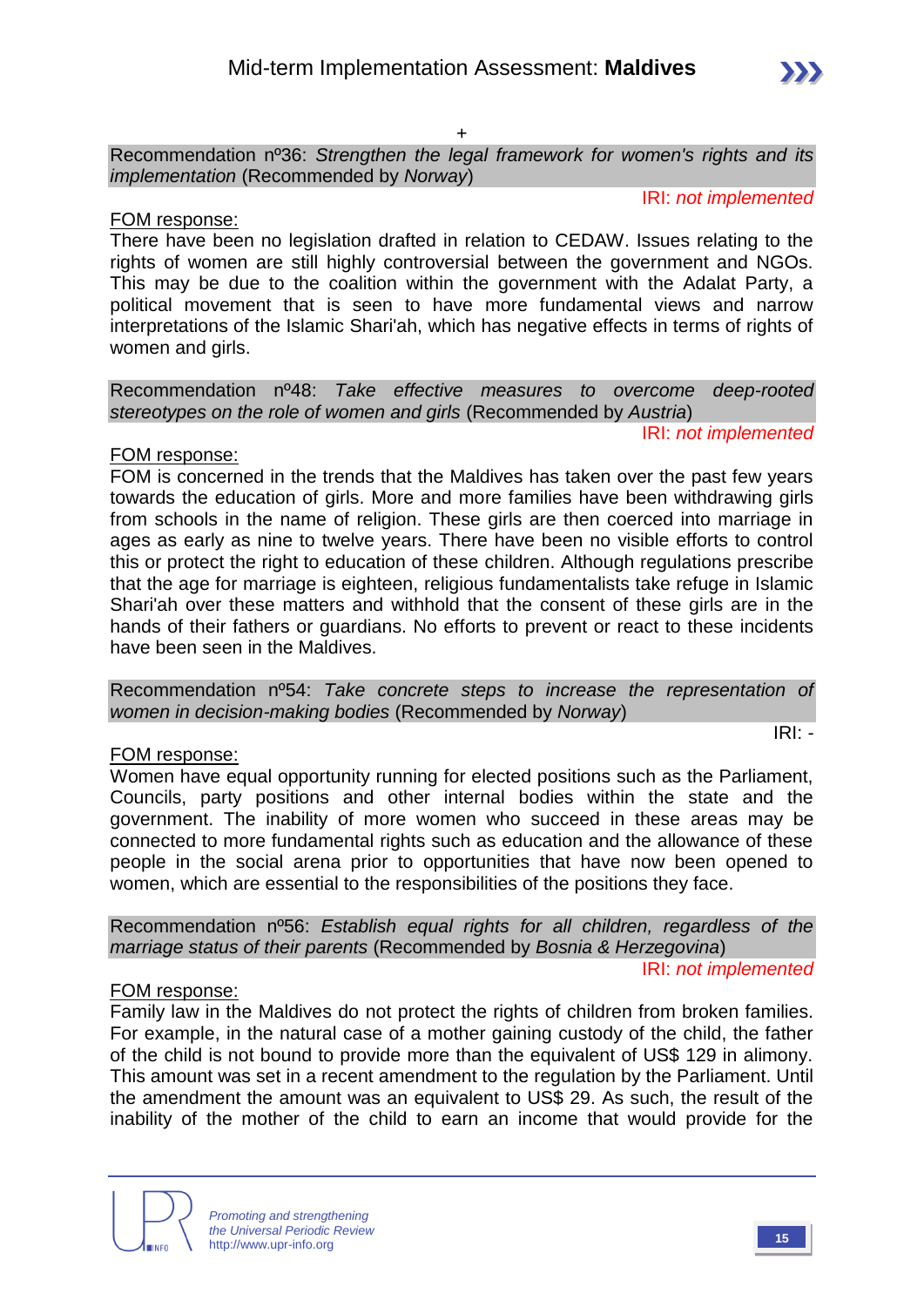

housing, food, clothing and education of the child would be a child devoid of these rights.

Recommendation nº78: *Ensure that its draft Domestic Violence Bill addresses the investigation, prosecution and punishment of perpetrators of violence against women, and that it is implemented as a priority* (Recommended by *New Zealand*) IRI: *not implemented*

#### FOM response:

The Prevention of Domestic Violence Act does address the investigation, prosecution and punishment of perpetrators of violence against women.

Recommendation nº99: *Expedite efforts to enact a Juvenile Justice Act in compliance with the Convention on the Rights of the Child* (Recommended by *Ghana*)

IRI: *not implemented*

FOM response:

No efforts have been made so far to implement this recommendation.

Recommendation nº100: *Ensure that children in conflict with the law have access to education* (Recommended by *Ghana*)

IRI: *partially implemented*

#### FOM response:

Provisions are made for children in house arrest to be able to attend school under supervision. However children in imprisonment and police custody do not have access to education. Some efforts were made to provide vocational training for children held in police custody for delinquency but it has not been institutionalised or regulated.

# **Other**

Recommendation nº39: *Ensure that the Human Rights Commission is made fully compliant with the Paris Principles* (Recommended by *India*)

IRI: *not implemented*

#### FOM response:

No changes have been brought to the Human Rights Commission Act. No amendments have been proposed to the Act either. The HRCM Act says that every member of the Commission must be a Maldivian citizen. It adds in a different clause that every member must be a Muslim. Given the fact the according to the Constitution of the Maldives; every Maldivian citizen must be a Muslim, FOM cannot see a need for a specific clause instructing members to be a Muslim. The HRCM has faced much difficulties with the international community including the APF.

Recommendation nº42: *Continue its efforts to guarantee human rights and freedoms as enshrined in the Constitution* (Recommended by *Bhutan*)



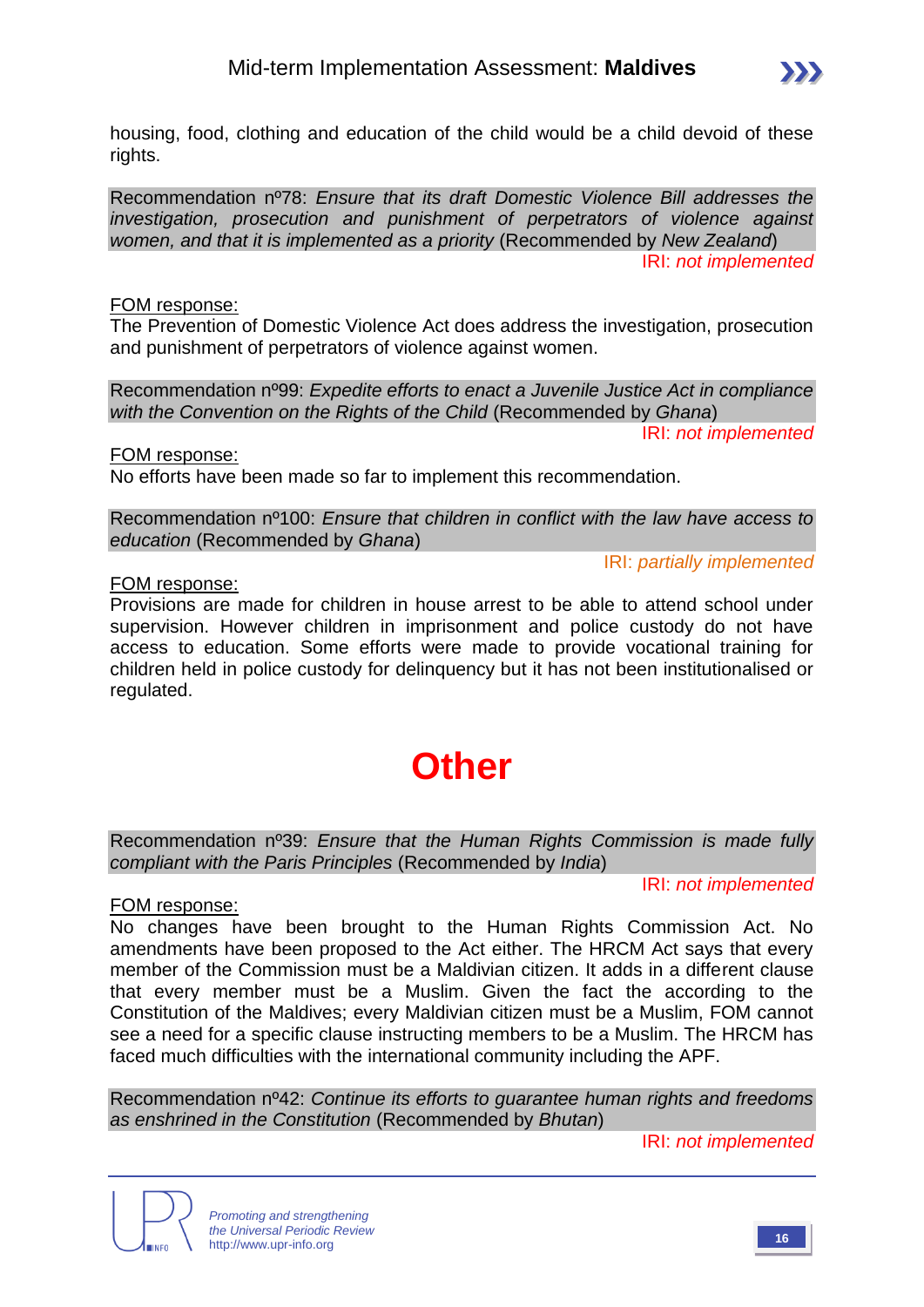#### FOM response:

The latest development in legislation relating to fundamental rights shows a serious decline in efforts to guarantee these rights. The article 32 provides for freedom of assembly. However the regulation on assembly was recently amended, controlling right to assembly to the extent of obstructing it.

Recommendation nº43: *Continue its efforts to further accelerate its ongoing process to promote and protect human rights and freedoms* (Recommended by *Sri Lanka*) IRI: *not implemented*

#### FOM response:

FOM is concerned that over the past year Maldives has seen a serious deterioration in its process of promoting and protection of human rights. Continued confrontations between the law enforcement and protesters calling for fundamental rights and freedoms have resulted in excessive police brutality, obstruction of the right to assembly through the amendment of the existing Regulations on Assembly, several physical attacks and threats on journalists and many more such incidents which have been ignored by the relevant authorities. Members of the police force who are seen on video clips to have brutalised protesters have since been given promotions. A single case of police brutality that the Police Integrity Commission investigated and which the Prosecutor General charged for, have been rejected by the Criminal Court.

Recommendation nº46: *Introduce into the life of the people of Maldives only that which is in keeping with their traditions and customs and their public morals*  (Recommended by *Chad*)

#### IRI: *not implemented*

#### FOM response:

A number of traditions, customs and the way of life of Maldivians have been taken away over the past years. Some of these controls have been brought in the name of religion. Once again it becomes an impossibility to challenge religious issues in the Maldives as there are harsh consequences for those who speak against the so-called religious scholars who spread fundamental views and fear amongst the public. There have been no efforts made to restore cultural rights of the Maldivians.

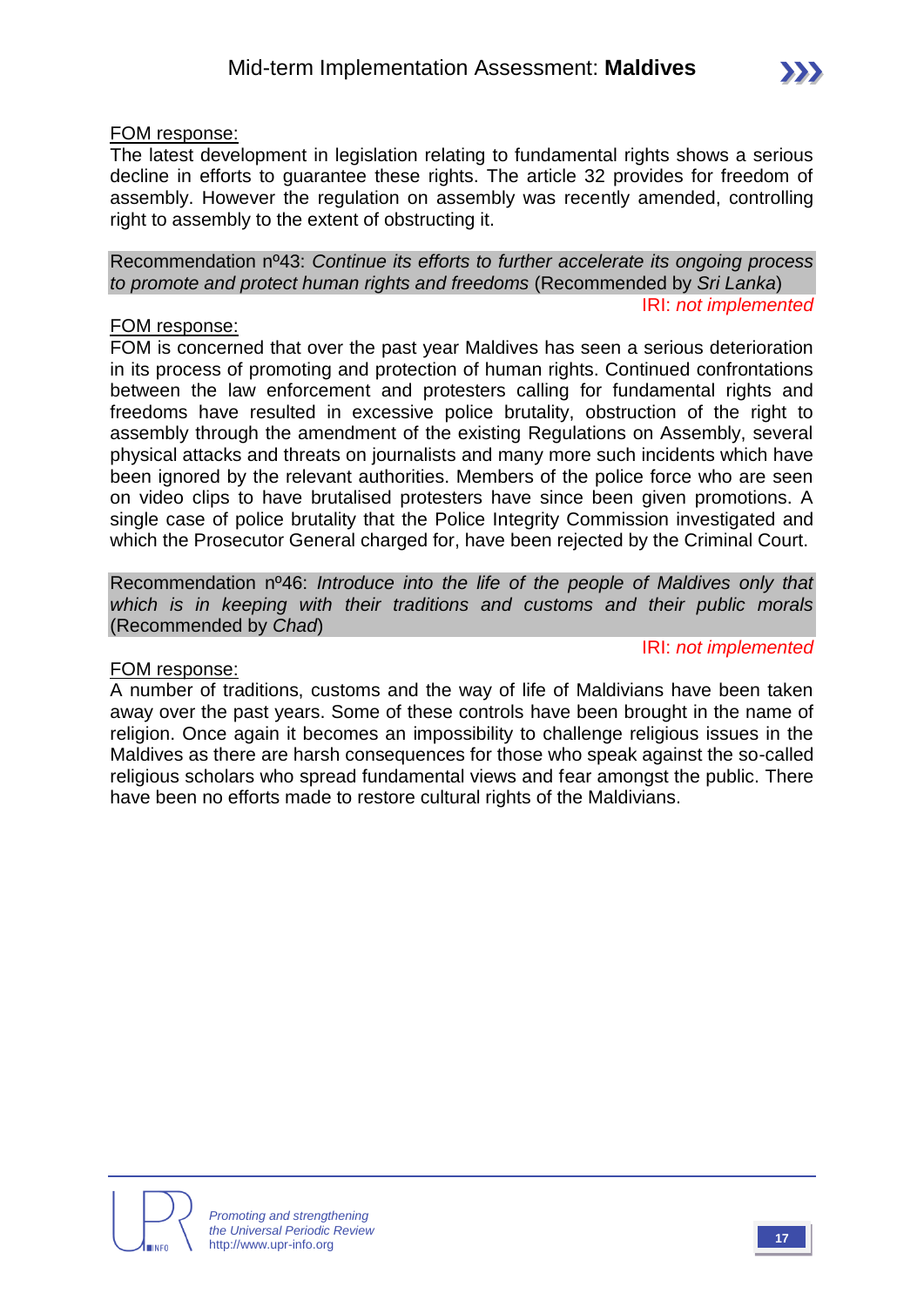### **Methodology**

#### A. First contact

Although the methodology has to consider the specificities of each country, we applied the same procedure for data collection about all States:

- 1. We contacted the Permanent Mission to the UN either in Geneva (when it does exist) or New York;
- 2. We contacted all NGOs which took part in the process. Whenever NGOs were part of coalitions, each NGO was individually contacted;
- 3. The National Institution for Human Rights was contacted whenever one existed.
- 4. UN Agencies which sent information for the UPR were contacted.

We posted our requests to the States and NHRI, and sent emails to NGOs and UN Agencies.

The purpose of the UPR is to discuss issues and share concrete suggestions to improve human rights on the ground. Therefore, stakeholders whose objective is not to improve the human rights situation were not contacted, and those stakeholders' submissions were not taken into account.

However, since the UPR is meant to be a process which aims at sharing best practices among States and stakeholders, we take into account positive feedbacks from the latter.

B. Processing recommendations and voluntary pledges

Stakeholders we contact are encouraged to use an Excel sheet we provide which includes all recommendations received and voluntary pledges taken by the State reviewed.

Each submission is processed, whether the stakeholder has or has not used the Excel sheet. In the latter case, the submission is split up among recommendations we think it belongs to. Since such a task is more prone to misinterpretation, we strongly encourage stakeholders to use the Excel sheet.

If the stakeholder does not clearly mention neither that the recommendation was "fully implemented" nor that it was "not implemented", UPR Info usually considers the recommendation as "partially implemented", unless the implementation level is obvious.



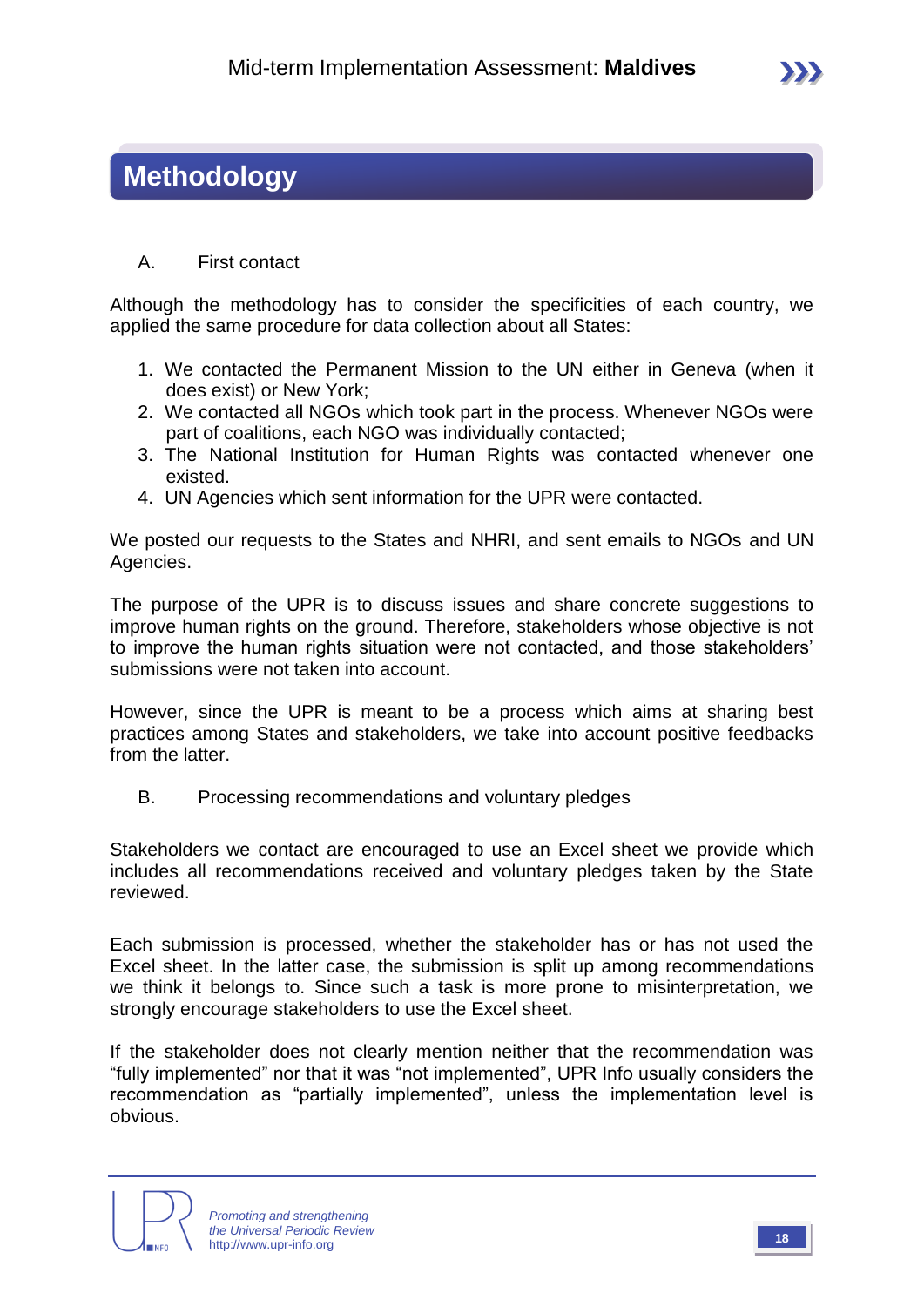UPR Info retains the right to edit comments that are considered not to directly address the recommendation in question, when comments are too lengthy or when comments are defamatory or inappropriate. While we do not mention the recommendations which were not addressed, they can be accessed unedited on the follow-up webpage.

C. Implementation Recommendation Index (IRI)

*UPR Info* developed an index showing the implementation level achieved by the State for both recommendations received and voluntary pledges taken at the UPR.

The **Implementation Recommendation Index** (IRI) is an individual recommendation index. Its purpose is to show an average of stakeholders' responses.

The *IRI* is meant to take into account stakeholders disputing the implementation of a recommendation. Whenever a stakeholder claims nothing has been implemented at all, the index score is 0. At the opposite, whenever a stakeholder claims a recommendation has been fully implemented, the *IRI* score is 1.

An average is calculated to fully reflect the many sources of information. If the State under Review claims that the recommendation has been fully implemented, and a stakeholder says it has been partially implemented, the score is 0.75.

Then the score is transformed into an implementation level, according to the table below:

| <b>Percentage:</b> | <b>Implementation level:</b> |  |  |  |  |
|--------------------|------------------------------|--|--|--|--|
| $0 - 0.32$         | Not implemented              |  |  |  |  |
| $0.33 - 0.65$      | <b>Partially implemented</b> |  |  |  |  |
| $0.66 - 1$         | <b>Fully implemented</b>     |  |  |  |  |

Example: On one side, a stakeholder comments on a recommendation requesting the establishment of a National Human Rights Institute (NHRI). On the other side, the State under review claims having partially set up the NHRI. As a result of this, the recommendation will be given an *IRI* score of 0.25, and thus the recommendation is considered as "not implemented".

#### *Disclaimer*

*The comments made by the authors (stakeholders) are theirs alone, and do not necessarily reflect the views, and opinions at UPR Info. Every attempt has been made to ensure that information provided on this page is accurate and not abusive. UPR Info cannot be held responsible for information provided in this document.*



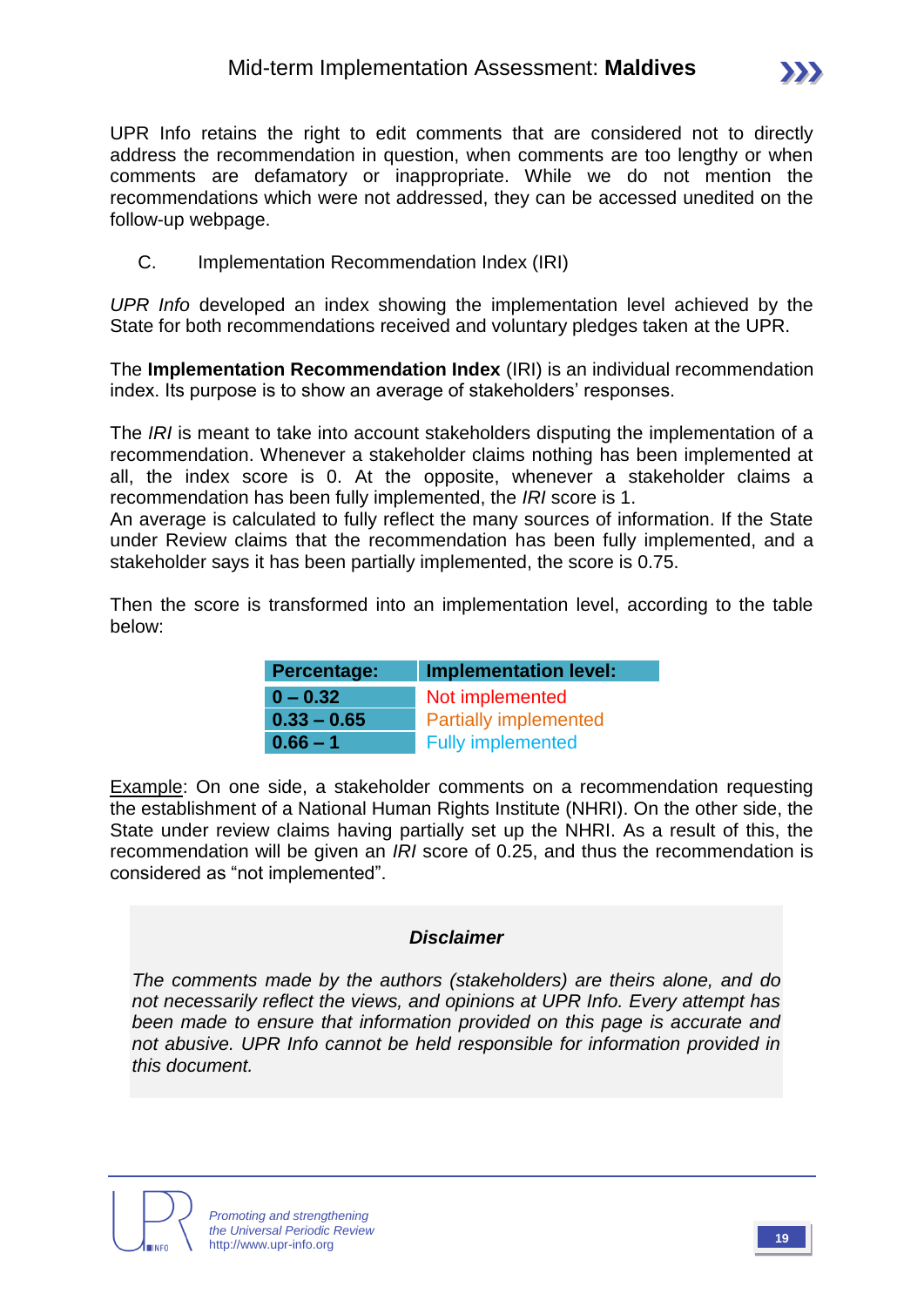## **Uncommented recommendations**

Hereby the recommendations which the MIA does not address:

| rec.<br>$n^{\circ}$ | <b>Recommendation</b>                                                                                                                                                                                        | <b>SMR</b>              | Response A |   | <b>Issue</b>                                                                                                           |
|---------------------|--------------------------------------------------------------------------------------------------------------------------------------------------------------------------------------------------------------|-------------------------|------------|---|------------------------------------------------------------------------------------------------------------------------|
|                     | 1 Consider acceding to ICRMW                                                                                                                                                                                 | Bosnia &<br>Herzegovina | Accepted   | 3 | International<br>instruments, Migrants                                                                                 |
|                     | Ratify promptly the Optional Protocol to<br>4 ICESCR and the Optional Protocol to<br><b>CRPD</b>                                                                                                             | Spain                   | Accepted   |   | Disabilities, ESC rights<br>5 - general, International<br>instruments                                                  |
| 5                   | Sign and-or ratify the Second Optional<br>Protocol to ICCPR                                                                                                                                                  | Argentina               | Rejected   |   | CP rights -<br>5 general, International<br>instruments                                                                 |
|                     | Sign and-or ratify the Optional Protocol to<br>ICESR, ICRMW, the Optional Protocol to<br>6 CRPD, and the International Convention<br>for the Protection of All Persons from<br><b>Enforced Disappearance</b> | Argentina               | Accepted   |   | Disabilities, Enforced<br>disappearances, ESC<br>5 rights -<br>general, International<br>instruments, Migrants         |
|                     | Accede to the Second Optional Protocol to<br>7 ICCPR, prohibiting the death penalty in all<br>circumstances                                                                                                  | France                  | Rejected   |   | Death<br>5 penalty, International<br>instruments                                                                       |
| 11                  | Ensuring that the rights to freedom of<br>religion or belief of all migrant workers and<br>members of their families are respected,<br>inter alia                                                            | Ecuador                 | Rejected   | 4 | Freedom of religion<br>and belief, Migrants                                                                            |
|                     | 12 Consider ratifying ILO core conventions                                                                                                                                                                   | <b>Brazil</b>           | Accepted   | 3 | International<br>instruments, Labour                                                                                   |
|                     | Consider ratifyingthe 1951 Refugee<br>Convention and the 1967 Protocol thereto,<br>13 and the Protocol to prevent, suppress and<br>punish trafficking in persons, especially<br>women and children           | <b>Brazil</b>           | Rejected   | 4 | Asylum-seekers -<br>refugees, International<br>instruments, Rights of<br>the<br>Child, Trafficking, Wome<br>n's rights |
| 15                  | Accede to the 1951 Refugee Convention<br>and the 1967 Protocol thereto                                                                                                                                       | Ecuador                 | Rejected   |   | Asylum-seekers -<br>3 refugees, International<br>instruments                                                           |

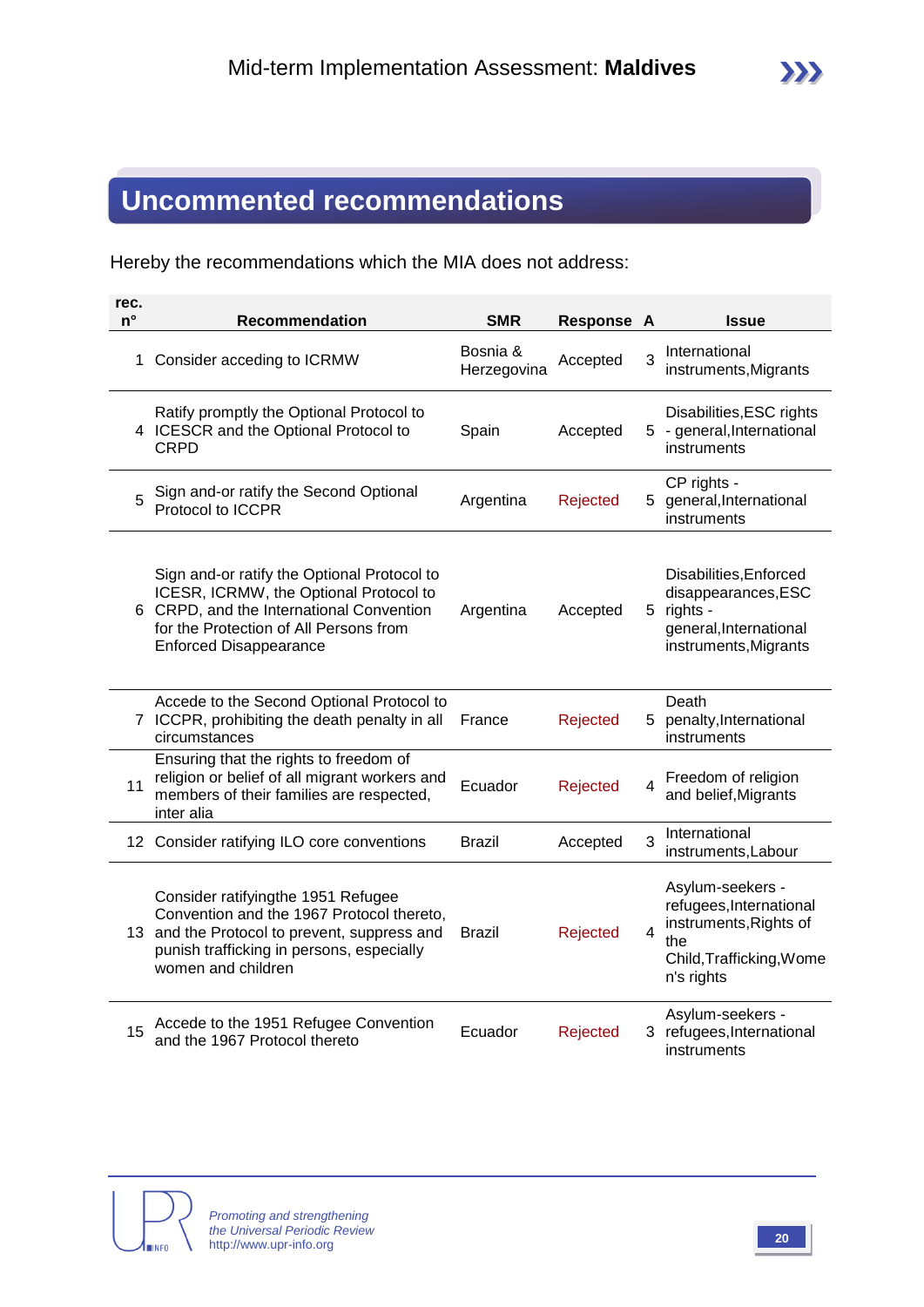| 18 | Consider reviewing and withdrawing<br>reservations to ICCPR and other core<br>human rights instruments, particularly<br>where such reservations work to<br>undermine the commitment to non-<br>discrimination included in these treaties | Hungary       | Rejected |                | CP rights -<br>3 general, International<br>instruments                                                         |
|----|------------------------------------------------------------------------------------------------------------------------------------------------------------------------------------------------------------------------------------------|---------------|----------|----------------|----------------------------------------------------------------------------------------------------------------|
| 20 | Review reservations to ICCPR and CRC<br>with a view to withdrawing or limiting them                                                                                                                                                      | Slovenia      | Rejected | 5              | CP rights -<br>general, International<br>instruments, Rights of<br>the Child                                   |
| 21 | Continue to cooperate with human rights<br>mechanisms and to reconsider their<br>reservations to CEDAW                                                                                                                                   | Palestine     | Accepted |                | International<br>2 instruments, Women's<br>rights                                                              |
| 22 | Reconsider their reservations to ICCPR<br>and CRC                                                                                                                                                                                        | Palestine     | Rejected | 3              | CP rights -<br>general, International<br>instruments, Rights of<br>the Child                                   |
|    | Make further efforts with a view to<br>24 withdrawing reservations to ICCPR and<br><b>CRC</b>                                                                                                                                            | <b>Brazil</b> | Rejected | $\overline{4}$ | CP rights -<br>general, International<br>instruments, Rights of<br>the Child                                   |
| 25 | Withdraw reservations in respect of article<br>18 of ICCPR                                                                                                                                                                               | Austria       | Rejected | 5              | Freedom of religion<br>and belief, International<br>instruments                                                |
|    | Withdraw reservations to articles 14 and<br>26 21 of CRC as well as to article 18 of<br><b>ICCPR</b>                                                                                                                                     | Slovakia      | Rejected | 5              | Freedom of religion<br>and belief, International<br>instruments, Rights of<br>the Child                        |
|    | 29 Withdraw reservations to ICCPR and CRC Spain                                                                                                                                                                                          |               | Rejected | 5              | CP rights -<br>general, International<br>instruments, Rights of<br>the Child                                   |
| 30 | Continue legislative reforms aimed at<br>guaranteeing the effective implementation<br>of the rights and obligations contained in<br>international instruments, such as<br>CEDAW, CRC and CAT                                             | <b>Brazil</b> | Accepted | $\overline{2}$ | International<br>instruments, Rights of<br>the Child, Torture and<br>other CID<br>treatment, Women's<br>rights |
| 32 | Step up the efforts to adopt the remaining<br>120 bills that have been identified by the<br>Government as requiring enactment<br>during its term of office in order to<br>implement the changes provided for in the<br>2008 Constitution | Algeria       | Accepted |                | 4 Justice                                                                                                      |

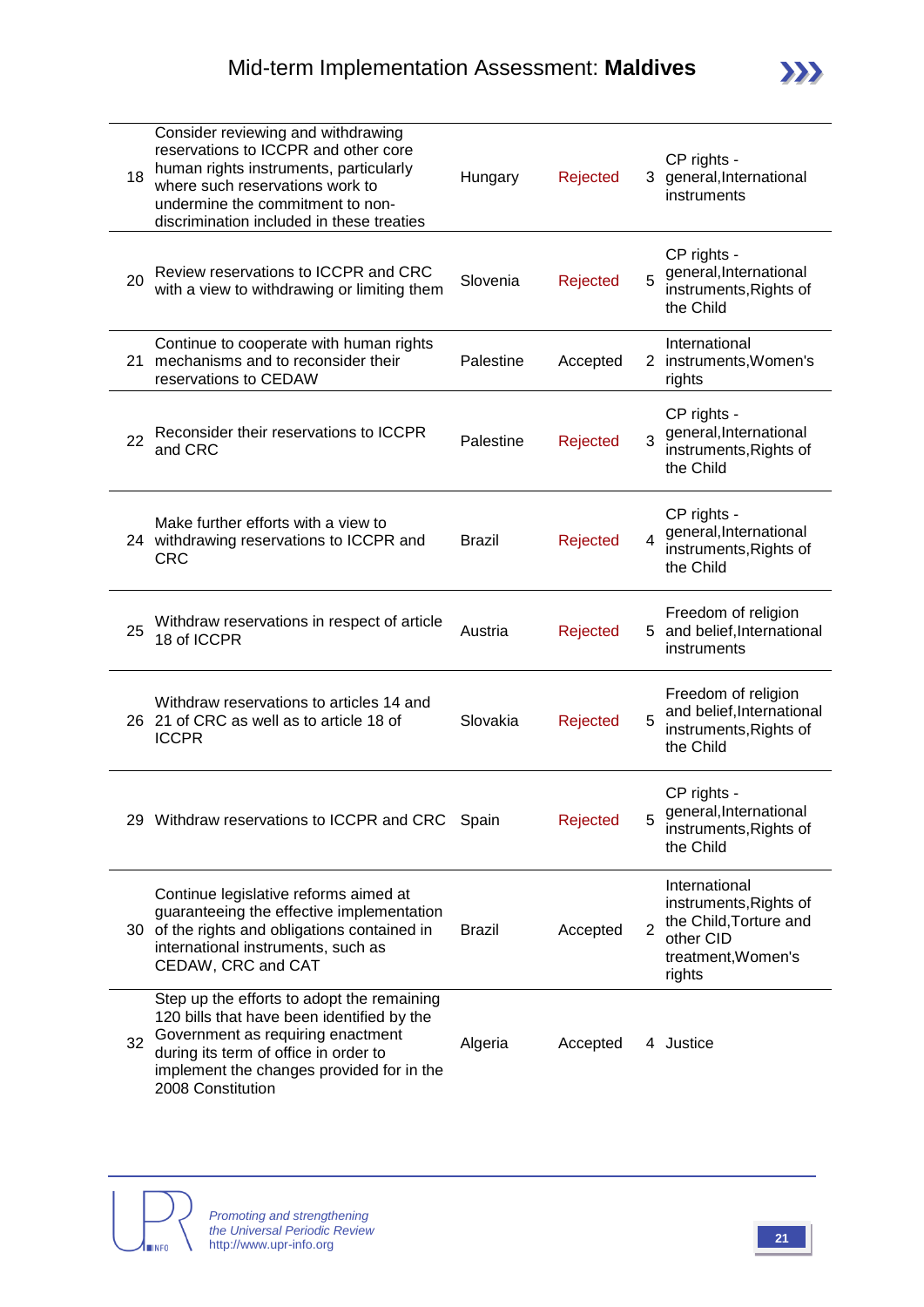|    | Complete the legislative framework<br>through the enactment of laws provided for<br>33 in Constitution to strengthen the legal<br>protection of fundamental rights and<br>freedoms                                                                                                                                                                                                                       | Qatar                | Accepted |   | 5 Other                                                      |
|----|----------------------------------------------------------------------------------------------------------------------------------------------------------------------------------------------------------------------------------------------------------------------------------------------------------------------------------------------------------------------------------------------------------|----------------------|----------|---|--------------------------------------------------------------|
|    | Upgrade the status of the Human Rights<br>Commission of Maldives to - A - status<br>40 according to the Paris Principles by fully<br>ensuring its independence, including with<br>regard to budgetary allocations                                                                                                                                                                                        | Germany              | Accepted |   | 5 NHRI                                                       |
| 44 | Continue its efforts aimed at promoting<br>and protecting all human rights                                                                                                                                                                                                                                                                                                                               | Palestine            | Accepted |   | 2 General                                                    |
| 45 | Continue its efforts aimed at strengthening<br>and protecting human rights                                                                                                                                                                                                                                                                                                                               | Saudi<br>Arabia      | Accepted |   | 2 General                                                    |
| 47 | Adopt and implement an effective legal<br>framework and undertake appropriate<br>public awareness campaigns to eliminate<br>discrimination against women                                                                                                                                                                                                                                                 | Slovakia             | Accepted | 5 | Human rights<br>education and<br>training, Women's<br>rights |
| 49 | Adopt a more systematic approach to<br>building public awareness about gender<br>equality and the potential contributions<br>that women can make to social and<br>economic development, which would help<br>break down existing barriers faced by<br>women in employment and education,<br>while at the same time ameliorating the<br>incidence of sexual exploitation and<br>violence suffered by women | Trinidad &<br>Tobago | Accepted |   | 4 Women's rights                                             |
| 50 | Continue to implement a national gender<br>equality policy by strengthening legislation<br>for protection and non-discrimination, as<br>well as equality                                                                                                                                                                                                                                                 | Chile                | Accepted |   | 4 Women's rights                                             |
|    | Step up efforts to implement the 2009<br>Gender Mainstreaming Policy with a view<br>to combating the de facto discrimination<br>51 faced by Maldivians and to explore the<br>possibility of adopting additional measures<br>to combat violence against women in the<br>country                                                                                                                           | Malaysia             | Accepted |   | 4 Women's rights                                             |
|    | Adopt measures to curb discrimination<br>52 against women and violence against<br>children                                                                                                                                                                                                                                                                                                               | Bangladesh           | Accepted | 4 | Rights of the<br>Child, Women's rights                       |
| 53 | Take measures to strengthen women's<br>rights, in particular to encourage greater<br>representation of women in public life and<br>combat sexual and domestic violence                                                                                                                                                                                                                                   | United<br>Kingdom    | Accepted |   | 4 Women's rights                                             |
| 55 | Speed up the implementation of laws<br>enacted regarding the Convention on the<br>Elimination of All Forms of Discrimination<br>against Women, and enact adequate<br>legislation that can put an end to the<br>violence to which they are subjected                                                                                                                                                      | Libya                | Accepted |   | International<br>4 instruments, Women's<br>rights            |

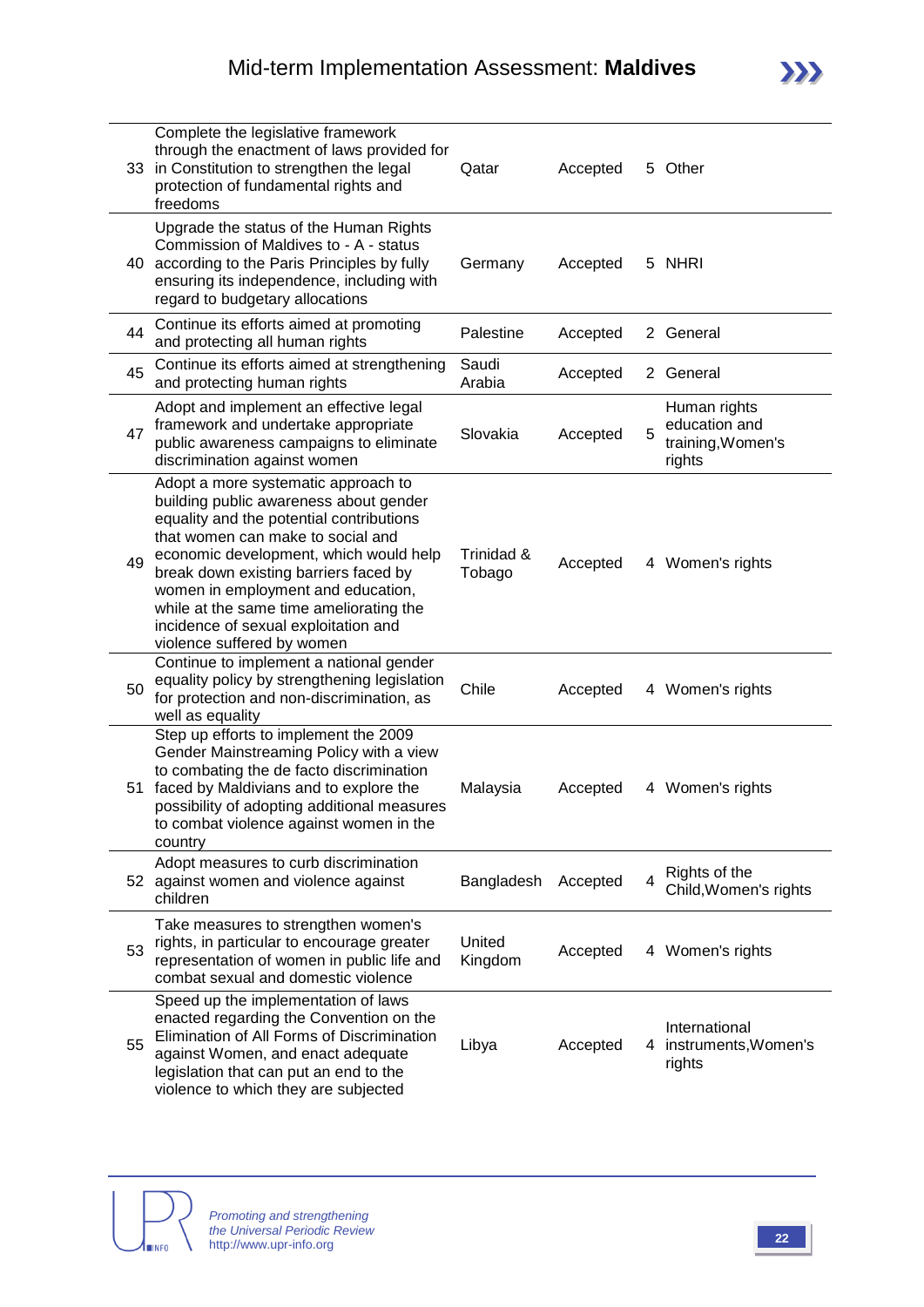| 58  | Reconsider the legal status of lesbian,<br>gay, bisexual and transgender people, and<br>consider taking concrete steps to protect<br>them from violence and discrimination                                                                                          | Norway        | Rejected        | 3  | Sexual Orientation and<br>Gender Identity         |
|-----|---------------------------------------------------------------------------------------------------------------------------------------------------------------------------------------------------------------------------------------------------------------------|---------------|-----------------|----|---------------------------------------------------|
| 59  | Introduce policies aimed at ending<br>discrimination against individuals on the<br>basis of their gender identity or sexual<br>orientation, and repeal legislation<br>criminalizing homosexuality                                                                   | Australia     | Rejected        | 4  | Sexual Orientation and<br>Gender Identity         |
|     | Repeal legal provisions which criminalize<br>60 sexual activity between consenting adults<br>of the same sex                                                                                                                                                        | Canada        | Rejected        | 5  | Sexual Orientation and<br>Gender Identity         |
| 61. | Decriminalize homosexuality and, as a first<br>step, declare a moratorium on the<br>application of penalties                                                                                                                                                        | France        | Rejected        | 5  | Sexual Orientation and<br>Gender Identity         |
|     | Take measures to prevent human rights<br>62 violations based on sexual orientation and<br>gender identity                                                                                                                                                           | France        | Rejected        | 4  | Sexual Orientation and<br>Gender Identity         |
| 64  | Establish a moratorium on State<br>executions with a view to formally<br>abolishing the death penalty, in addition to<br>ratifying the Second Optional Protocol to<br>the International Covenant on Civil and<br><b>Political Rights</b>                            | Canada        | No<br>Response  | 5  | Death<br>penalty, International<br>instruments    |
| 65  | Establish a moratorium on executions with<br>a view to abolishing the death penalty                                                                                                                                                                                 | Slovenia      | No<br>Response  |    | 5 Death penalty                                   |
| 66  | Abolish definitively the death penalty and<br>ratify the Second Optional Protocol to the<br>International Covenant on Civil and<br><b>Political Rights</b>                                                                                                          | Spain         | No<br>Response  | 5. | Death<br>penalty, International<br>instruments    |
| 67  | Abolish the death penalty                                                                                                                                                                                                                                           | Austria       | No.<br>Response | 5  | Death penalty                                     |
| 68  | Consider abolishing the death penalty in<br>the context of the moratorium                                                                                                                                                                                           | Chile         | No<br>Response  |    | 3 Death penalty                                   |
| 73  | Work towards eliminating all forms of<br>violence against women                                                                                                                                                                                                     | <b>Bhutan</b> | Accepted        |    | 4 Women's rights                                  |
|     | Take all measures necessary to ensure<br>the elimination of violence and<br>discrimination against women, and review<br>75 its reservation to the Convention on the<br>Elimination of All Forms of Discrimination<br>against Women with a view to withdrawing<br>it | Sweden        | Accepted        |    | International<br>4 instruments, Women's<br>rights |
| 76  | Give priority to addressing all forms of<br>violence against women and girls, inter<br>alia, by providing redress and protection<br>services to victims of such crimes                                                                                              | Norway        | Accepted        | 4  | Rights of the<br>Child, Women's rights            |

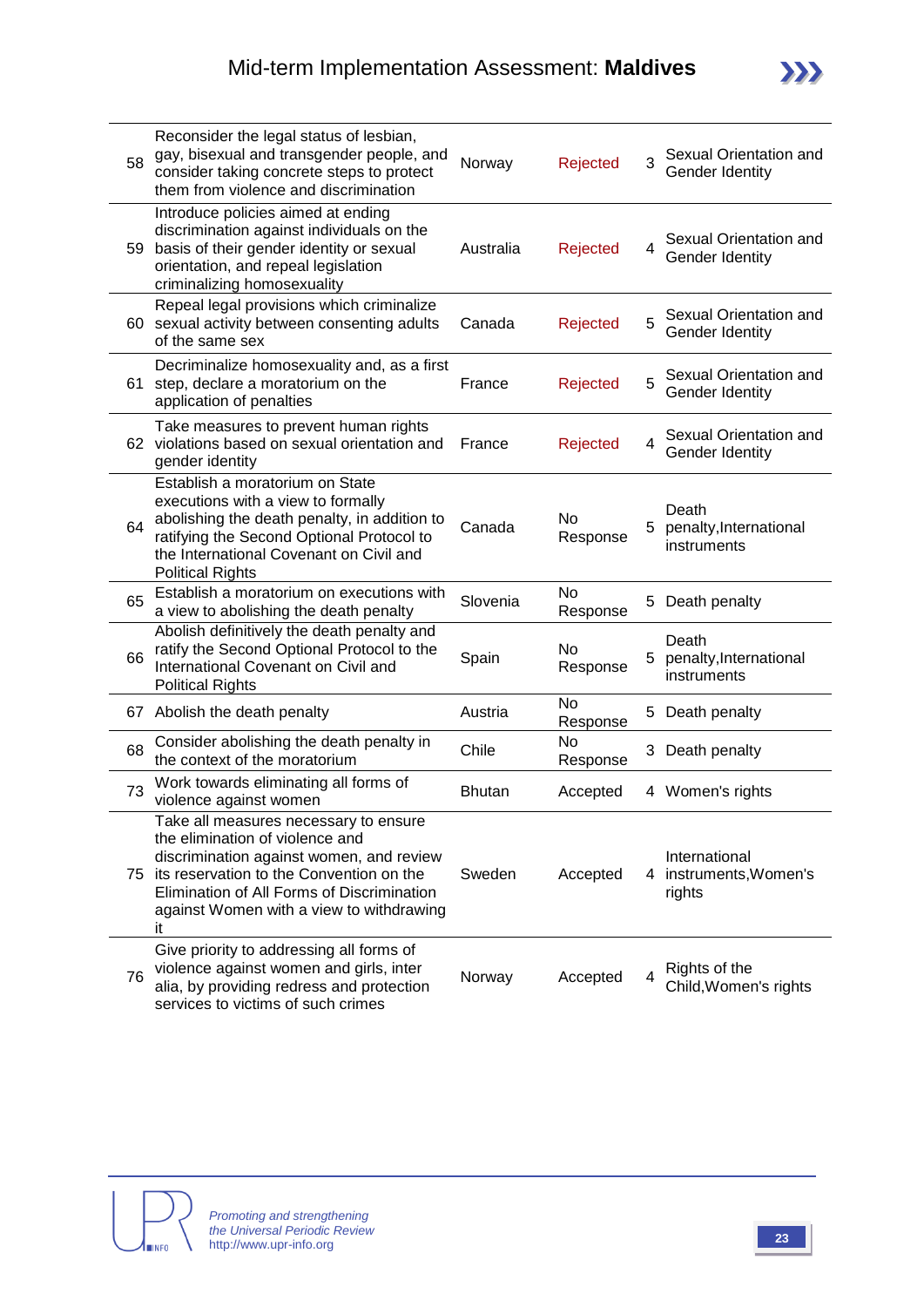| 77 | Establish additional mechanisms for<br>protecting citizens against domestic<br>violence, and adopt the provisions that<br>would ensure legal redress for gender-<br>based violence. Important steps in this<br>regard include the expeditious passage of<br>legislation to promote women's rights,<br>prohibit sexual harassment and criminalize<br>domestic violence | United<br><b>States</b> | Accepted | 5              | Rights of the<br>Child, Women's rights                                                 |
|----|-----------------------------------------------------------------------------------------------------------------------------------------------------------------------------------------------------------------------------------------------------------------------------------------------------------------------------------------------------------------------|-------------------------|----------|----------------|----------------------------------------------------------------------------------------|
| 79 | Intensify awareness-raising and<br>educational campaigns to combat violence<br>against women, and adopt measures to<br>improve women's participation in the<br>decision-making process                                                                                                                                                                                | Algeria                 | Accepted | $\overline{4}$ | Human rights<br>education and<br>training, Women's<br>rights                           |
|    | Continue the commendable public<br>campaigns against violence against<br>80 women and children, and ensure the swift<br>adoption and implementation of the new<br><b>Bill on Domestic Violence</b>                                                                                                                                                                    | Austria                 | Accepted | $\overline{2}$ | Human rights<br>education and<br>training, Rights of the<br>Child, Women's rights      |
| 81 | Continue to improve efforts to combat<br>gender-based violence, and establish a<br>mechanism for protecting abused women                                                                                                                                                                                                                                              | Indonesia               | Accepted |                | 2 Women's rights                                                                       |
| 82 | Take measures to eradicate traditional<br>stereotypes of women, especially through<br>educational programmes, and enact<br>legislation on domestic violence and all<br>forms of sexual abuse                                                                                                                                                                          | Netherlands             | Accepted | 4              | Human rights<br>education and<br>training, Women's<br>rights                           |
| 83 | Continue its measures to tackle the<br>problem of violence against women,<br>including domestic violence                                                                                                                                                                                                                                                              | Azerbaijan              | Accepted |                | 2 Women's rights                                                                       |
|    | Prioritize legislation on women's rights,<br>84 sexual harassment, domestic violence and<br>the protection of children against abuse                                                                                                                                                                                                                                  | Australia               | Accepted | 4              | Rights of the<br>Child, Women's rights                                                 |
| 85 | Consolidate the achievements made,<br>particularly through gender mainstreaming<br>in all fields, grant autonomy to women,<br>and face challenges arising in this regard,<br>particularly the fight against violence<br>against women                                                                                                                                 | Morocco                 | Accepted |                | 4 Women's rights                                                                       |
| 86 | Adopt and implement the draft law on<br>domestic violence referred to in the<br>national report, taking into account the<br>recommendation of the Committee on the<br>Rights of the Child concerning the<br>incorporation of the Convention on the<br>Elimination of All Forms of Discrimination<br>against Women into domestic law                                   | Mexico                  | Accepted | 5              | International<br>instruments, Rights of<br>the Child, Treaty<br>bodies, Women's rights |
| 87 | Increase efforts to address the serious<br>problem of violence against children,<br>including by ensuring full legal protection<br>against the sexual abuse of children                                                                                                                                                                                               | Norway                  | Accepted |                | 4 Rights of the Child                                                                  |
| 88 | Continue efforts to prevent violence and<br>sexual abuse against boys and girls, and<br>increase its efforts to bring to justice those<br>responsible                                                                                                                                                                                                                 | Argentina               | Accepted |                | 2 Rights of the Child                                                                  |

**NRO**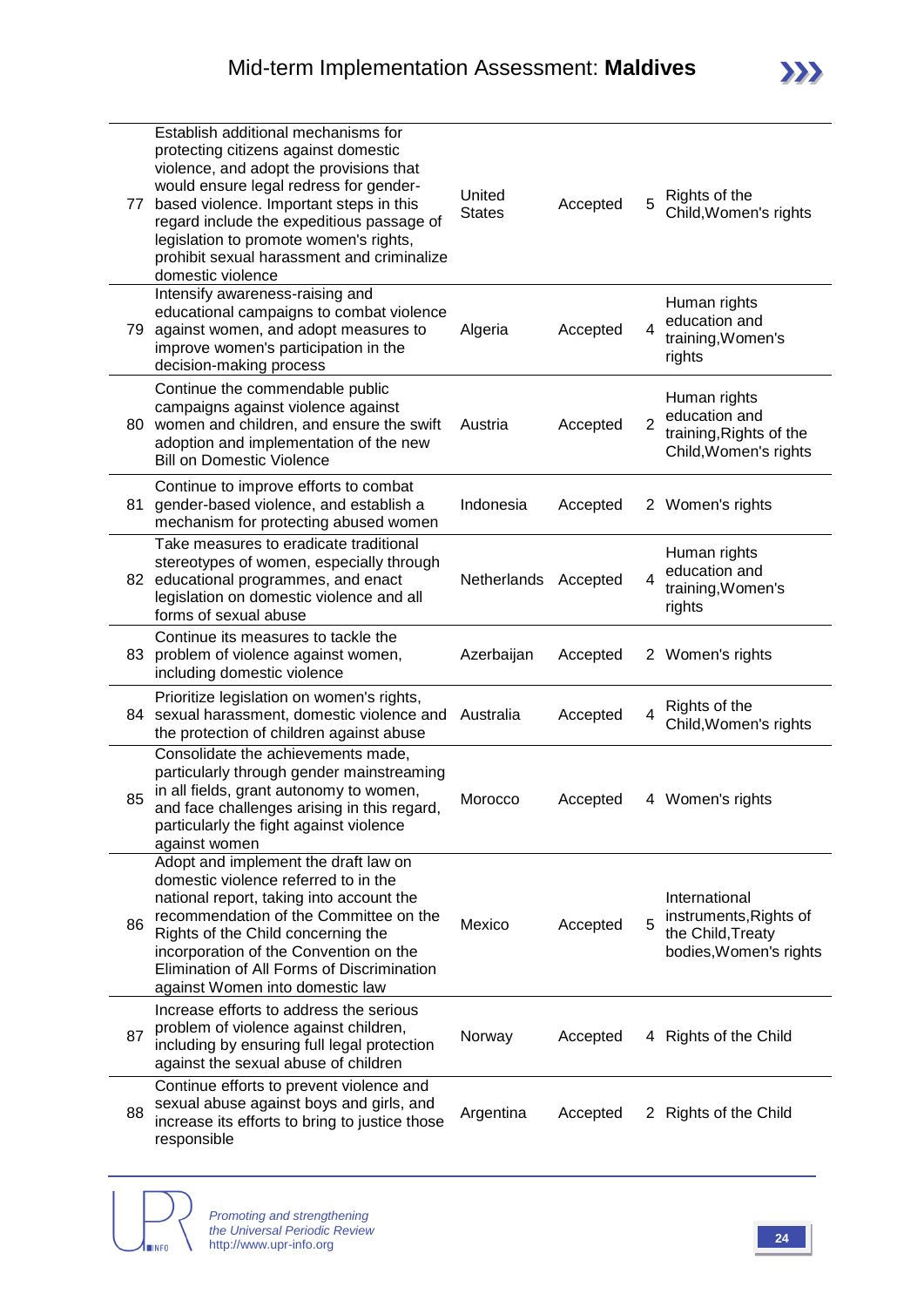| 89  | Continue ensuring the promotion and<br>protection of the human rights of children<br>in the country, including through the<br>establishment of appropriate programmes<br>and measures aimed at combating the<br>spread of a culture of violence among<br>Maldivian youth and children         | Malaysia                | Accepted |   | 5 Rights of the Child                                             |
|-----|-----------------------------------------------------------------------------------------------------------------------------------------------------------------------------------------------------------------------------------------------------------------------------------------------|-------------------------|----------|---|-------------------------------------------------------------------|
| 90  | Take further measures to strengthen child<br>rights and the child protection system, in<br>particular to prevent sexual and physical<br>abuse, to tackle underage marriage-<br>concubinage and to ensure that children<br>under 18 years are not punished as adults<br>in the judicial system | United<br>Kingdom       | Accepted | 4 | Justice, Rights of the<br>Child                                   |
| 101 | Strengthen the role of the family in order to<br>protect children from drugs and sexual<br>exploitation, and reduce juvenile<br>delinquency                                                                                                                                                   | Qatar                   | Accepted |   | 4 Rights of the Child                                             |
| 102 | Ensure the right to freedom of religion or<br>belief                                                                                                                                                                                                                                          | <b>Brazil</b>           | Rejected | 4 | Freedom of religion<br>and belief                                 |
| 103 | Include constitutional measures to provide<br>for freedom of religion or belief to all<br>persons residing in the country                                                                                                                                                                     | United<br><b>States</b> | Rejected | 5 | Freedom of religion<br>and belief                                 |
| 104 | Amend its legislation to enable the<br>enjoyment and practice of freedom of<br>religion or belief for both citizens and<br>foreigners living in the country                                                                                                                                   | Ghana                   | Rejected | 5 | Freedom of religion<br>and belief                                 |
| 106 | Take all measures necessary to ensure<br>full respect for freedom of religion or belief<br>and freedom from discrimination on the<br>basis of religion, including by way of<br>allowing non-Muslims to become citizens<br>and withdrawing its reservation to article<br>18 of ICCPR           | Sweden                  | Rejected |   | Freedom of religion<br>5 and belief, International<br>instruments |
| 108 | Ensure that all people, including migrants,<br>are allowed to practice their religion or<br>belief freely, including by enacting<br>legislation that explicitly protects the right<br>to freedom of religion or belief                                                                        | Norway                  | Rejected | 5 | Freedom of religion<br>and belief, Migrants                       |
| 109 | Remove legislation which discriminates<br>against individuals on the basis of their<br>religion or belief                                                                                                                                                                                     | Australia               | Rejected | 5 | Freedom of religion<br>and belief                                 |
| 110 | Consider appropriate measures to<br>eliminate discrimination against religious<br>minorities in accordance with international<br>standards                                                                                                                                                    | Slovakia                | Rejected | 3 | Freedom of religion<br>and belief, Minorities                     |
| 111 | Take legislative and practical measures<br>with a view to the realization of the right to<br>freedom of religion and belief                                                                                                                                                                   | Austria                 | Rejected | 4 | Freedom of religion<br>and belief                                 |
| 112 | Enact legislation that also allows non-<br>Muslims to acquire Maldivian citizenship                                                                                                                                                                                                           | Austria                 | Rejected | 5 | Freedom of religion<br>and belief                                 |
| 113 | Enact legislation to ensure that all persons<br>may freely exercise their religion in public<br>and build places of worship                                                                                                                                                                   | Austria                 | Rejected | 5 | Freedom of religion<br>and belief                                 |

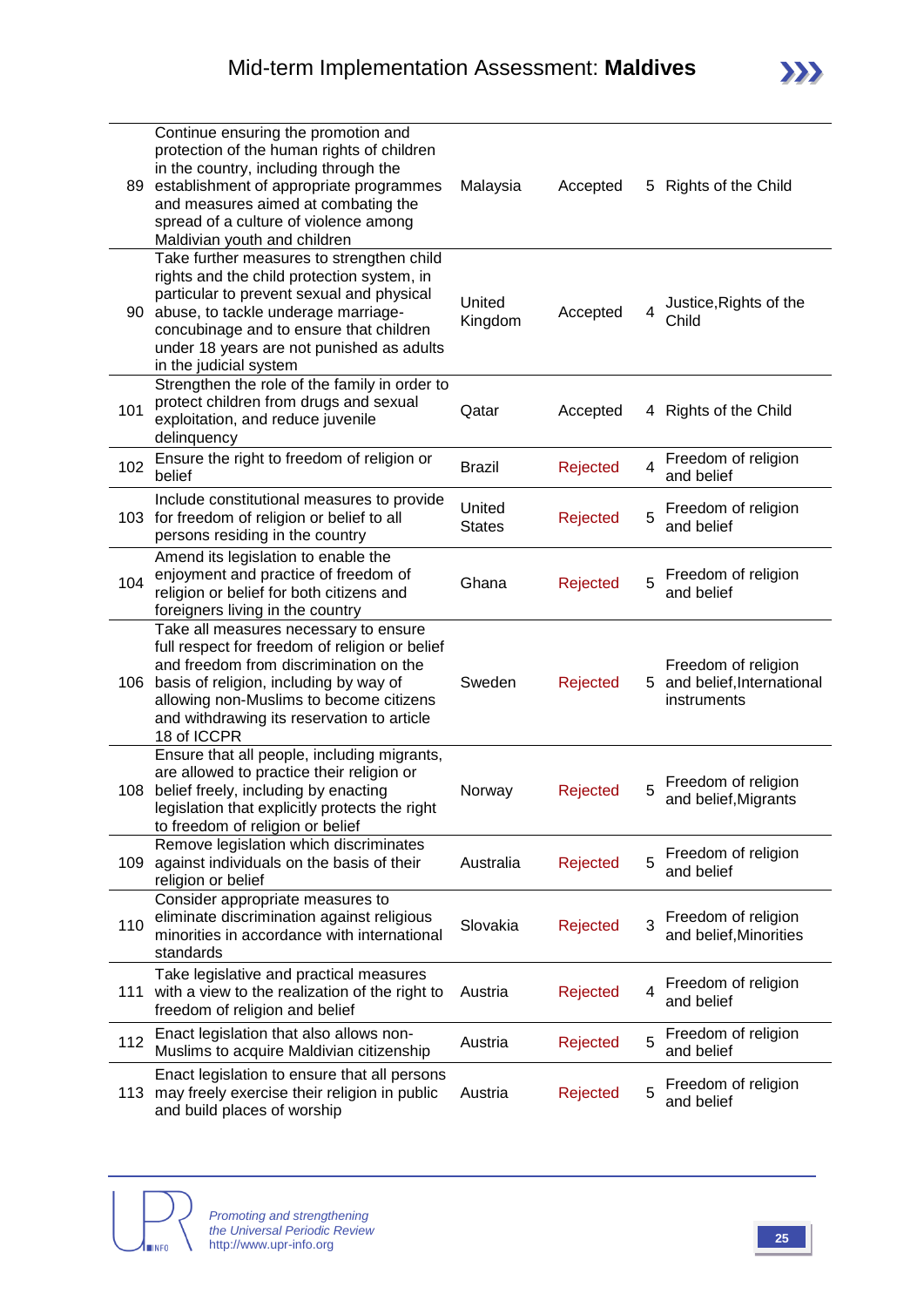### Mid-term Implementation Assessment: **Maldives**



| 114 | Examine the possibility of decriminalizing<br>apostasy and blasphemy                                                                                                                                                                                                                                         | Argentina               | No<br>Response | 3              | Freedom of religion<br>and belief                                      |
|-----|--------------------------------------------------------------------------------------------------------------------------------------------------------------------------------------------------------------------------------------------------------------------------------------------------------------|-------------------------|----------------|----------------|------------------------------------------------------------------------|
|     | Make the necessary amendments to<br>legislation in order to ensure that<br>115 communities of all faiths and religions<br>have an equal place in a democratic<br>society                                                                                                                                     | Indonesia               | Rejected       | 4              | Freedom of religion<br>and belief                                      |
|     | 116 Decriminalize apostasy                                                                                                                                                                                                                                                                                   | Austria                 | No<br>Response | 5              | Freedom of religion<br>and belief                                      |
|     | Implement legislation, as required under<br>the Convention on the Elimination of All<br>118 Forms of Discrimination against Women,<br>to end discrimination against women and<br>harassment in the workplace                                                                                                 | <b>New</b><br>Zealand   | Accepted       |                | International<br>5 instruments, Women's<br>rights                      |
| 119 | Continue to effectively implement pro-poor<br>growth and employment creation<br>strategies                                                                                                                                                                                                                   | Indonesia               | Accepted       | $^{2}$         | Development, Poverty                                                   |
| 120 | Increase steps to improve the participation<br>of women in the labour market and in<br>leadership and governance positions in<br>the public and private sectors                                                                                                                                              | Philippines             | Accepted       |                | 4 Women's rights                                                       |
| 121 | Draft and enact legislation prohibiting and<br>punishing all forms of trafficking in<br>persons, including the forced labour of<br>migrants. Promulgate laws imposing<br>stricter punishments for violations, and<br>hold employers who violate laws<br>accountable and establish a national<br>minimum wage | United<br><b>States</b> | Accepted       | 5              | Labour, Migrants, Traffic<br>king                                      |
| 122 | Put in place specific programmes to<br>improve the employment situation, in<br>particular for young people                                                                                                                                                                                                   | Algeria                 | Accepted       |                | 4 Development                                                          |
| 123 | Take swift and efficient action to mitigate<br>the adverse effects of the rising cost of<br>housing in Male through various<br>measures, such as social benefits or<br>microfinance schemes, in order to<br>enhance the enjoyment of the right to<br>adequate housing                                        | Finland                 | Accepted       |                | 4 Right to housing                                                     |
|     | 124 Further develop and enhance education                                                                                                                                                                                                                                                                    | Saudi<br>Arabia         | Accepted       |                | 4 Right to education                                                   |
| 125 | Continue the policy of free education for all<br>children, through cooperation and<br>assistance from the international<br>community                                                                                                                                                                         | <b>Bhutan</b>           | Accepted       | $\overline{2}$ | Right to<br>education, Rights of the<br>Child, Technical<br>assistance |
| 126 | Continue to apply programmes and<br>measures to guarantee the enjoyment of<br>the right to education and the right to<br>health                                                                                                                                                                              | Cuba                    | Accepted       |                | <b>Right to</b><br>2 education, Right to<br>health                     |
| 127 | Intensify efforts in improving access to<br>education for students from - low-income<br>families                                                                                                                                                                                                             | Slovakia                | Accepted       |                | 4 Right to education                                                   |

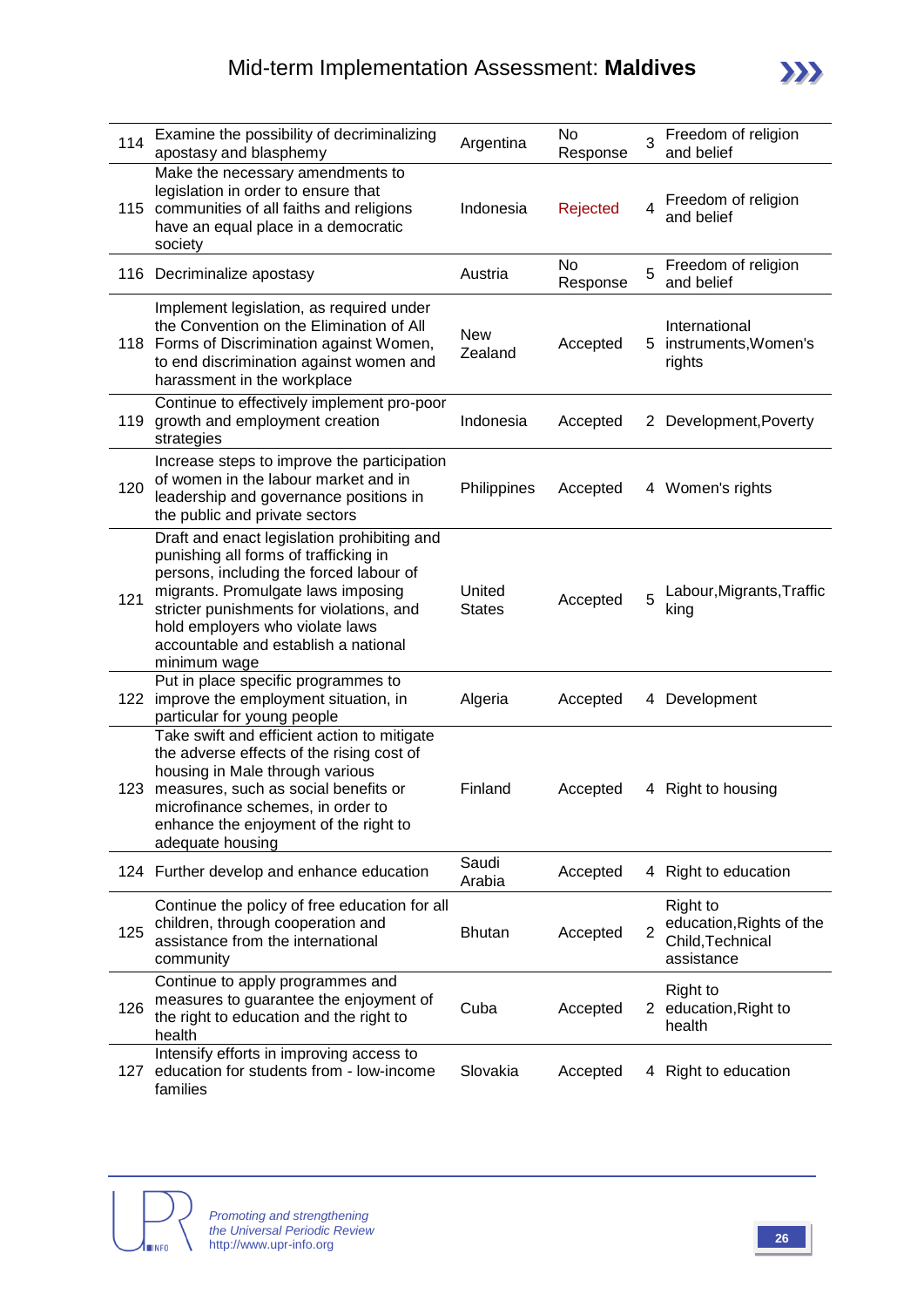| 129 | Cooperate with other countries that have<br>large communities of migrant workers to<br>find a solution in accordance with<br>international human rights standards                                                                                                                                                                                                                                                                                                              | Hungary    | Accepted            | 4              | International<br>instruments, Migrants                                              |
|-----|--------------------------------------------------------------------------------------------------------------------------------------------------------------------------------------------------------------------------------------------------------------------------------------------------------------------------------------------------------------------------------------------------------------------------------------------------------------------------------|------------|---------------------|----------------|-------------------------------------------------------------------------------------|
| 130 | Continue its efforts to implement its<br>development programmes                                                                                                                                                                                                                                                                                                                                                                                                                | Bangladesh | Accepted            |                | 2 Development                                                                       |
| 131 | Continue to allocate resources for effective<br>poverty reduction measures                                                                                                                                                                                                                                                                                                                                                                                                     | Ghana      | Accepted            |                | 2 Poverty                                                                           |
| 132 | Continue to apply strategies and<br>development plans at the socioeconomic<br>level throughout the country                                                                                                                                                                                                                                                                                                                                                                     | Cuba       | Accepted            |                | 2 Development                                                                       |
|     | Continue its legislative, institutional and<br>socio-economic reforms to provide an<br>effective framework to address gender<br>mainstreaming, violence against women,<br>religious intolerance, particularly with<br>133 regard to citizenship, freedom of speech,<br>and human trafficking, and focus on the<br>very key question of achieving the targets<br>of the Millennium Development Goals,<br>which will comprehensively address the<br>key question of human rights | Nigeria    | Accepted            | $\overline{2}$ | Development, Freedom<br>of religion and<br>belief, Trafficking, Wom<br>en's rights  |
| 134 | Give further consideration to enacting<br>legislation and formulating national action<br>plans with concrete goals: to prevent the<br>economic exploitation of and hazardous<br>work by children, and to combat drug<br>abuse, human trafficking and the sexual<br>exploitation of women and children                                                                                                                                                                          | Japan      | Accepted            | 3              | National plan of<br>action, Rights of the<br>Child, Trafficking, Wome<br>n's rights |
| 135 | Seek the support of the Office of the<br>United Nations High Commissioner for<br>Human Rights and the international<br>community in the key areas listed in the<br>report for which capacity-building is<br>required                                                                                                                                                                                                                                                           | Jamaica    | Accepted            |                | 1 Technical assistance                                                              |
| 136 | Seek the assistance and necessary<br>expertise of United Nations specialized<br>agencies in building and strengthening<br>institutions to rehabilitate those engaged in<br>drug-related crimes                                                                                                                                                                                                                                                                                 | Qatar      | Accepted            |                | Public<br>security, Technical<br>assistance                                         |
| 137 | Continue to develop and implement its<br>adaptation strategies with assistance from<br>the international community                                                                                                                                                                                                                                                                                                                                                             | Bangladesh | Accepted            |                | 2 Technical assistance                                                              |
| 139 | Continue consultations with civil society in<br>the follow-up to the review                                                                                                                                                                                                                                                                                                                                                                                                    | Austria    | Accepted            | $\overline{2}$ | Civil society, UPR<br>process                                                       |
| 140 | Give a yearly briefing to the Human Rights<br>Council on the follow-up to the<br>recommendations of this universal periodic<br>review session as a voluntary measure                                                                                                                                                                                                                                                                                                           | Hungary    | Accepted            |                | 5 UPR process                                                                       |
| 141 | Maldives will submit a mid-term review on<br>the progress made on the implementation.                                                                                                                                                                                                                                                                                                                                                                                          | Maldives   | Voluntary<br>Pledge |                | 5 UPR process                                                                       |



 $\sum$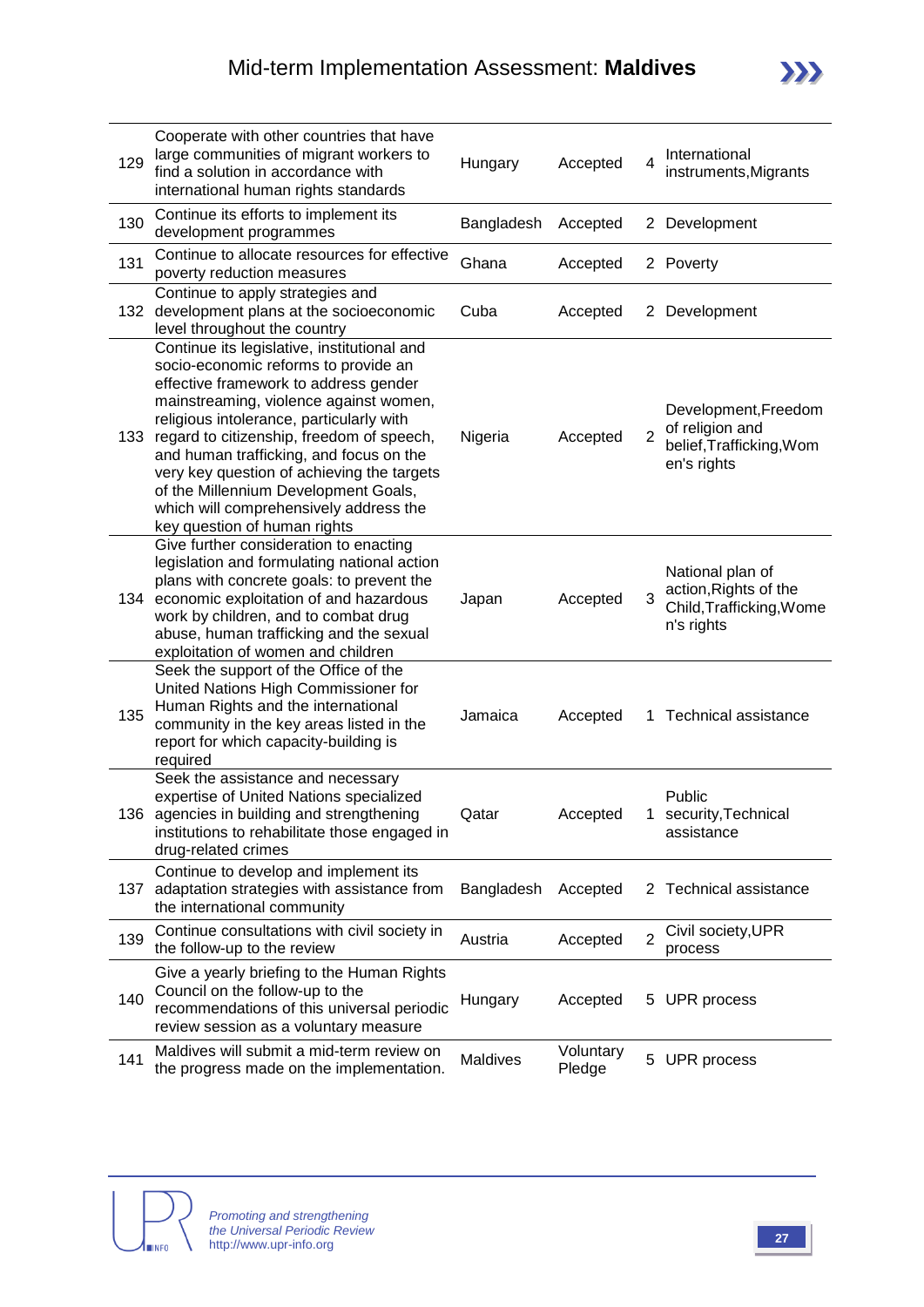| 142 | The Maldives accepts this [100.91]<br>recommendation. The Maldives commits<br>to begin domestic awareness-raising and<br>an open public debate on religious issues.<br>Moreover, bearing in mind that<br>perceptions of human rights and religion in<br>the Maldives are heavily influenced by<br>relevant international debates and norms,<br>the Maldives requests international<br>support to host, in 2012, a major<br>international conference on modern Sharia<br>jurisprudence and human rights. | <b>Maldives</b> | Voluntary<br>Pledge | 5              | Human rights<br>education and training               |
|-----|---------------------------------------------------------------------------------------------------------------------------------------------------------------------------------------------------------------------------------------------------------------------------------------------------------------------------------------------------------------------------------------------------------------------------------------------------------------------------------------------------------|-----------------|---------------------|----------------|------------------------------------------------------|
| 143 | The Maldives partially accepts this<br>[100.60] recommendation. The Maldives<br>is committed to taking a wide-range of<br>actions to eliminate violence against<br>women.                                                                                                                                                                                                                                                                                                                               | Maldives        | Voluntary<br>Pledge | 4              | Freedom of religion<br>and belief, Women's<br>rights |
| 144 | The Maldives rejects this [100.6]<br>recommendation. Notwithstanding, the<br>Maldives is committed to maintaining a<br>moratorium on the death penalty as its<br>recent vote at the UN General Assembly<br>demonstrates.                                                                                                                                                                                                                                                                                | Maldives        | Voluntary<br>Pledge | 2              | Death penalty                                        |
| 145 | The Maldives takes note of this [100.56]<br>recommendation. The Maldives is<br>committed to maintaining a moratorium on<br>the death penalty as its recent vote at the<br>UN General Assembly demonstrates.                                                                                                                                                                                                                                                                                             | <b>Maldives</b> | Voluntary<br>Pledge | $\overline{2}$ | Death penalty                                        |

A= Action Category (see on **our website)** SMR = State making recommendation



 $\sum$